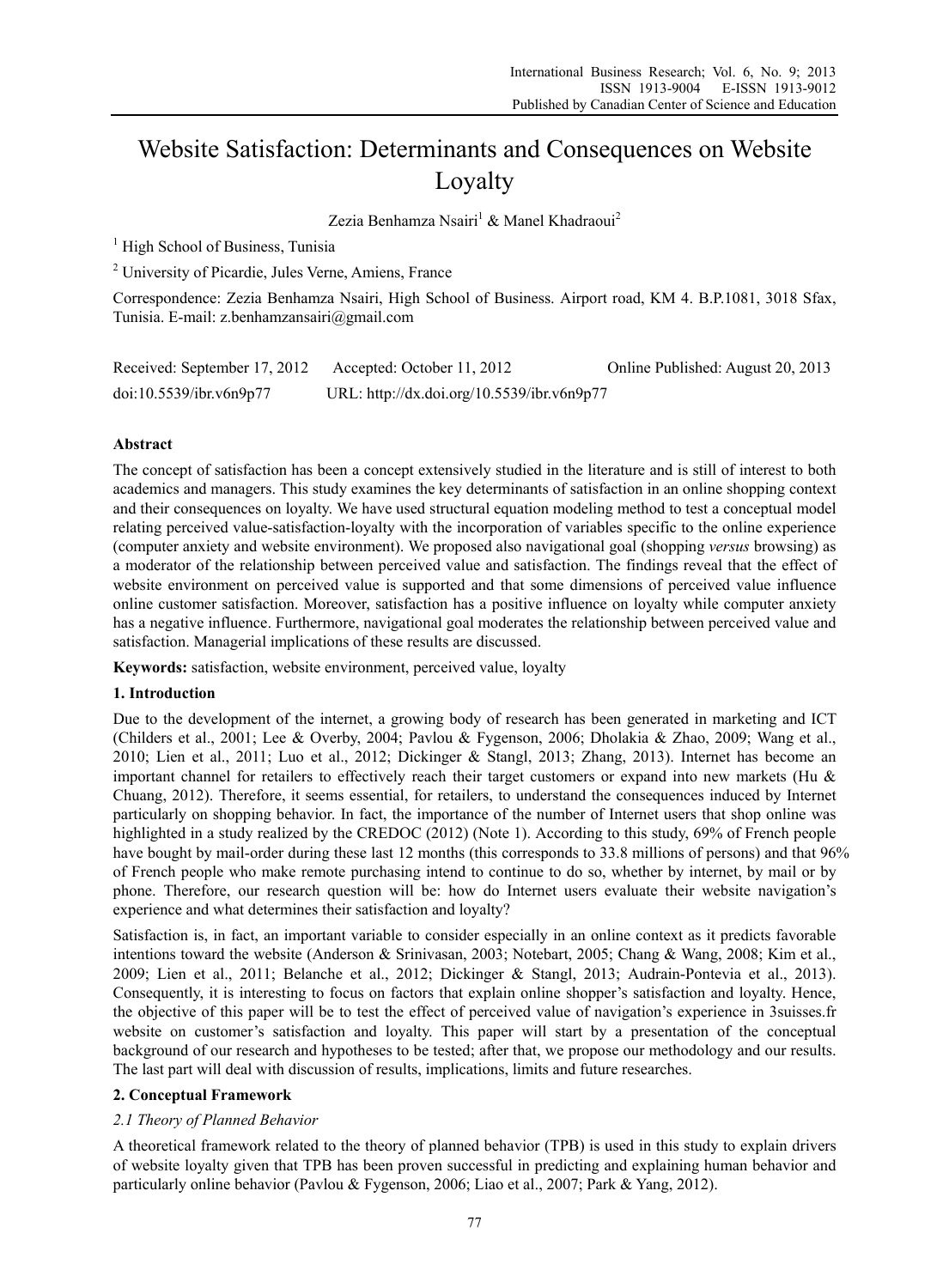TPB (Ajzen, 1991) is an extension of the theory of reasoned action (TRA) (Ajzen & Fishbein, 1980). It tries to predict behavioral intention to engage in a targeted behavior using beliefs, attitude, subjective norms, and perceived behavioral control (Ajzen, 1991). The theory postulates that attitude*,* as the overall evaluation of the behavior by the individual, is a function of a person's salient beliefs, which represent perceived outcomes or attributes of the behavior. Attitudes and beliefs determine behavior.

In this research, we use the concept of satisfaction as a representation of the attitude since the affective evaluation related to satisfaction's concept is identical to the notion of attitude in the IS-use literature (Melonie, 1990; Kim et al., 2008). We also adopt perceived value as a belief construct following Lee et al. (2007) and Kim et al., (2008). We focus thus on behavioral beliefs, cognitive/affective responses and behavioral intentions and propose a causal relationship between perceived value, satisfaction and behavioral intentions in an online shopping context.

## *2.2 Perceived Value*

Two main approaches dominate researches on perceived value. The first one considers it as a judgment comparing perceived benefits to perceived acquisition costs (Zeithaml, 1988; Chen & Dubinsky, 2003). The second approach treats perceived value as an interaction's situation trait between a subject and an object. It's an "*interactive, relative and preferential experience*" (Holbrook, 1999, p. 5). In this research, we choose this approach as it considers the whole facets of consumer experience by going beyond the vision to which value is a calculation made by the consumer, characterized by a purely cognitive dimension.

Holbrook (1999) proposes a perceived value's typology based on three dimensions: intrinsic/extrinsic, self-oriented/others-oriented and active/reactive. Eight types of value result from these dimensions: efficiency, excellence, play, aesthetics, status, esteem, ethics and spirituality. These dimensions are not all included in researches validating Holbrook's typology. Hedonic and utilitarian facets are the most studied in the online context (Kim, 2002; Van der Heijden, 2004; Fiore et al., 2005; Yang et al., 2009; Sarkar, 2011; Lien et al., 2011; Hu & Chuang, 2012). Hedonic value indicates pleasurable benefits such as fantasies, feeling and fun (Holbrook & Hirschman, 1982). Utilitarian value includes convenience-seeking, variety seeking, searching for quality of merchandise, and reasonable price rate, etc (Sarkar, 2011). In some cases, hedonic value may increase utilitarian value and vice versa (Van der Heijden, 2004). These two value dimensions are presented in table 1.

| Efficiency/<br>24-accessibilty at any place: ease of ordering and paying: simple navigational<br><b>Extrinsic Active</b><br>capabilities; search engines; direct access to a multitude of products/services;<br>Convenience<br>access to specialized goods and services; links to related sites<br>Resources (time, effort and<br>Internet connection fee, navigation to find a specific item or address; loading<br>information; transactions; shipping; delivery; computer viruses; broken links;<br>money) |  |
|---------------------------------------------------------------------------------------------------------------------------------------------------------------------------------------------------------------------------------------------------------------------------------------------------------------------------------------------------------------------------------------------------------------------------------------------------------------------------------------------------------------|--|
|                                                                                                                                                                                                                                                                                                                                                                                                                                                                                                               |  |
| slow transmission                                                                                                                                                                                                                                                                                                                                                                                                                                                                                             |  |
| Excellence/Product<br>Reactive<br>Quality, selection, price                                                                                                                                                                                                                                                                                                                                                                                                                                                   |  |
| performance<br>Asynchronous contact <i>via</i> e-mail, instructional support; quick product advice;<br>Customer service<br>customization of products/services                                                                                                                                                                                                                                                                                                                                                 |  |
| Intrinsic<br>Play/Sensory<br>Appeal to two senses (sight and sound), web surfing, online puzzles, interactive<br>Active<br>stimulation/entertainment<br>games, lottery                                                                                                                                                                                                                                                                                                                                        |  |
| Social interaction<br>Chatting with others who have common interests                                                                                                                                                                                                                                                                                                                                                                                                                                          |  |
| Aesthetics/Ambience<br>Virtual display, multimedia presentation<br>Reactive                                                                                                                                                                                                                                                                                                                                                                                                                                   |  |

|  | Table 1. Typology of Internet shopping value (Kim, 2002) |  |  |
|--|----------------------------------------------------------|--|--|
|  |                                                          |  |  |

# *2.3 Website Environmental Cues*

A web atmospheric cue is defined as "*any web interface component within an individual's perceptual field that stimulates one's senses*" (Milliman & Fugate, 1993, p. 68). It's "*the conscious designing of web environments to create positive effects (e.g., positive affect, positive cognitions, etc.) on users in order to increase favourable consumer responses*" (Dailey, 2004, p. 796).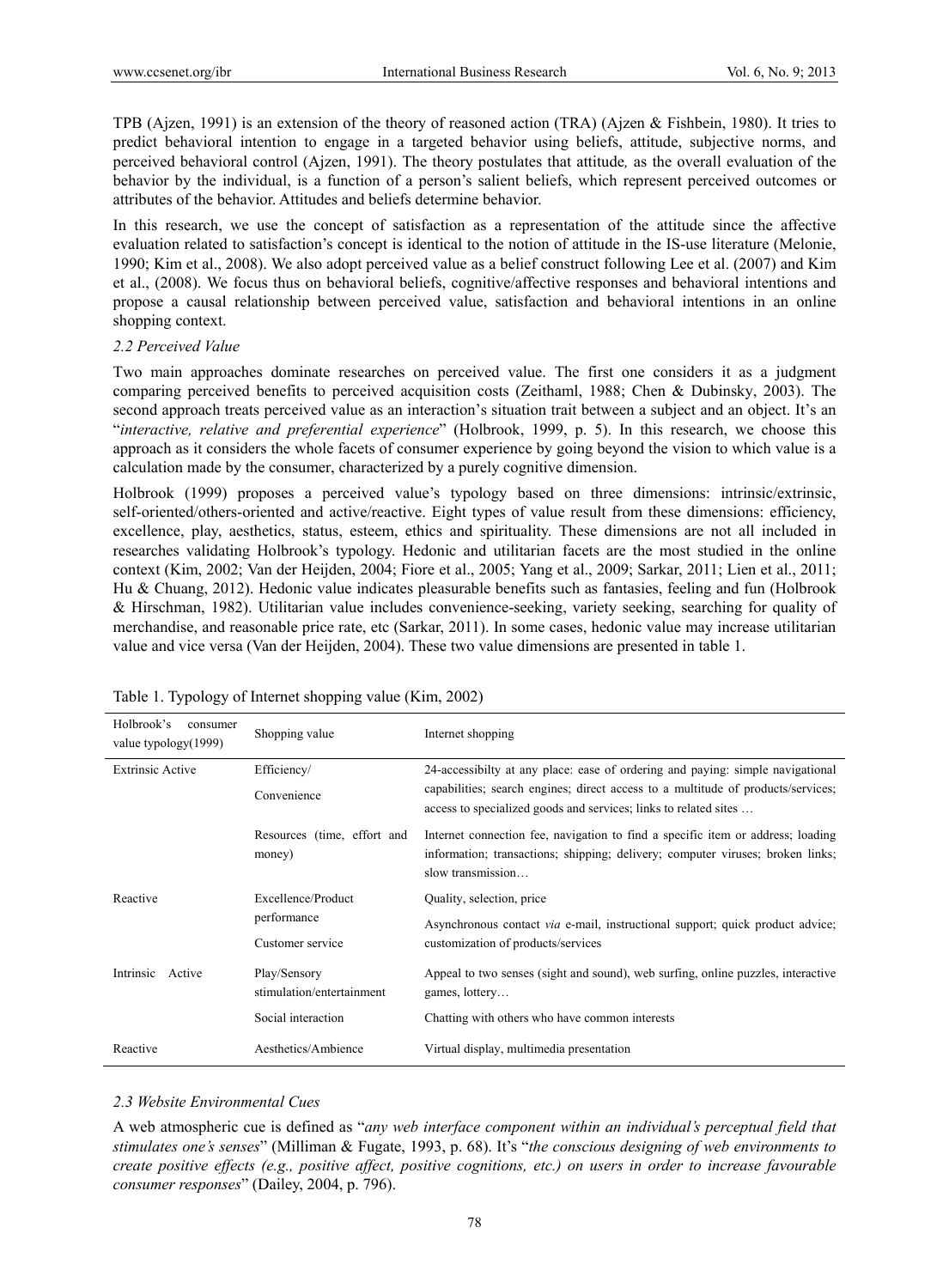Many typologies of website environmental cues exist. Manganari et al. (2009) propose a typology that classifies website environmental cues into four groups: virtual layout and design, virtual atmospherics, virtual theatrics and virtual social presence. Tarafdar and Zhang (2008) has pointed to a set of website environmental cues such as: content of information, ease of navigation, usability, download speed, customization, security and availability. Ladwein (2001) considers that web interface includes legibility, design (link quality and page organization), animations and website structure. According to Gonzalez (2005), website's layout has four dimensions: method of information classification, visual distinction between website areas, pages clarity and navigational aids. Consumers infer the attractiveness of a product on the basis of information provided by the website and design elements such as navigation easiness and pleasure associated with navigation (Schaupp & Bélanger, 2005). Therefore, a measure of website environmental cues has to take into account the informational potential of the website and its capacity to facilitate navigation and to create pleasure for Internet users. Eroglu et al. (2001) include these two criteria by proposing a typology of website cues composed of high task-relevant cues and low task-relevant cues. While the first one includes verbal content related to the shopping goals (e.g., descriptions of the merchandise, price, terms of sale, delivery, and return policies), the second one consists of verbal content, which is unrelated to shopping goals such as colors, borders and background patterns, typestyles and fonts, animation, music and sounds, entertainment…

Website characteristics may stimulate or impede navigational experience (Hoffman & Novak, 1996; Richard, 2005; Tarafdar & Zhang, 2008; Rose et al., 2012). Therefore, Website characteristics influence website experience and, consequently, the value derived. For example, search engines and shopping cards make it easy for users to interact with websites, while graphics and multimedia make the website interesting and visually appealing (Tarafdar & Zhang, 2008). According to Rose et al. (2012), characteristics like ease of use, aesthetics, customization (personal tailoring of website appearance and functionality) and connectedness (ability of the website to connect and share knowledge and ideas with others) positively influence Internet users' experiential state. Based on this reasoning, we propose that:

**H1:** Website environmental cues positively influence perceived value derived from navigational experience

## *2.4 Satisfaction*

Satisfaction is a concept that interested many researchers in marketing and continues to be a subject of several researches in webmarketing and ICT (Szymanski & Hise, 2000; Schaupp & Bélanger, 2005; Dholakia & Zhao, 2009; Yoo et al., 2010; Luo et al., 2012; Audrain-Pontevia et al., 2013). Definitions of online and offline satisfaction are quite similar as they both include processes comparing the lived experience to a given standard (disconfirmation paradigm). For Wagner and Rydstrom (2001, p. 277), "*if consumers perceive that resources provided by an online retailer meet their needs, satisfaction should result*". According to Chang and Wang (2008, p. 11), online satisfaction is "*the psychological reaction of the customer with respect to his or her prior experience with comparison between expected and perceived performance*".

Researches in marketing and ICT have suggested that a better understanding of satisfaction process results from the analysis of both cognitive and affective facets of satisfaction (Mano & Oliver, 1993; Arnould & Price, 1993; Liljander & Strandvik, 1997; Bhattacherjee 2001; Burns & Neisner, 2006; Kim et al., 2008; Ltifi & Gharbi, 2012). According to Oliver (1981, p. 27) satisfaction is "*the summary psychological state resulting when the emotion surrounding disconfirmed expectations is coupled with a customer's prior feeling about the customer experience*". Others researchers define satisfaction only by its affective facet: "*the user's affect with or feeling about prior online product*" (Bhattacherjee, 2001), or "*a positive, indifferent, or negative feeling following the customer's initial experience with the service*" (Anderson & Srinivasan, 2003). However, as Zhang (2013) stated, there is a lack of agreement on the names, labels, meanings and connotations of affective dimension. He proposed a taxonomy that classifies affective concepts along five dimensions: the residing, the temporal, the particular/general stimulus, the object/behavior stimulus, and the process/outcome dimensions, and suggested that satisfaction with a website is an outcome-based affective evaluation toward behaviors on a particular object.

Customer satisfaction pertains to a particular focus: product/service or purchase/consumption experience (Giese & Cote, 2000). Some researches focused on satisfaction with product as an evaluation of the product performance (Day, 1984; Westbrook & Oliver, 1991; Mano & Oliver, 1993). Other studies (Szymanski & Hise, 2001; Liu et al., 2008; Lien et al., 2011; Rose et al., 2012) examined satisfaction with purchasing or shopping experience and consider all the experience. This experience is not solely derived by the product purchased, but includes particular events of a service transaction (e.g., specific employee actions). Our research is in line with these studies as we focus on the assessment given by Internet users to their overall online shopping experience. According to Szymanski and Hise (2000), product information, website design and financial security contribute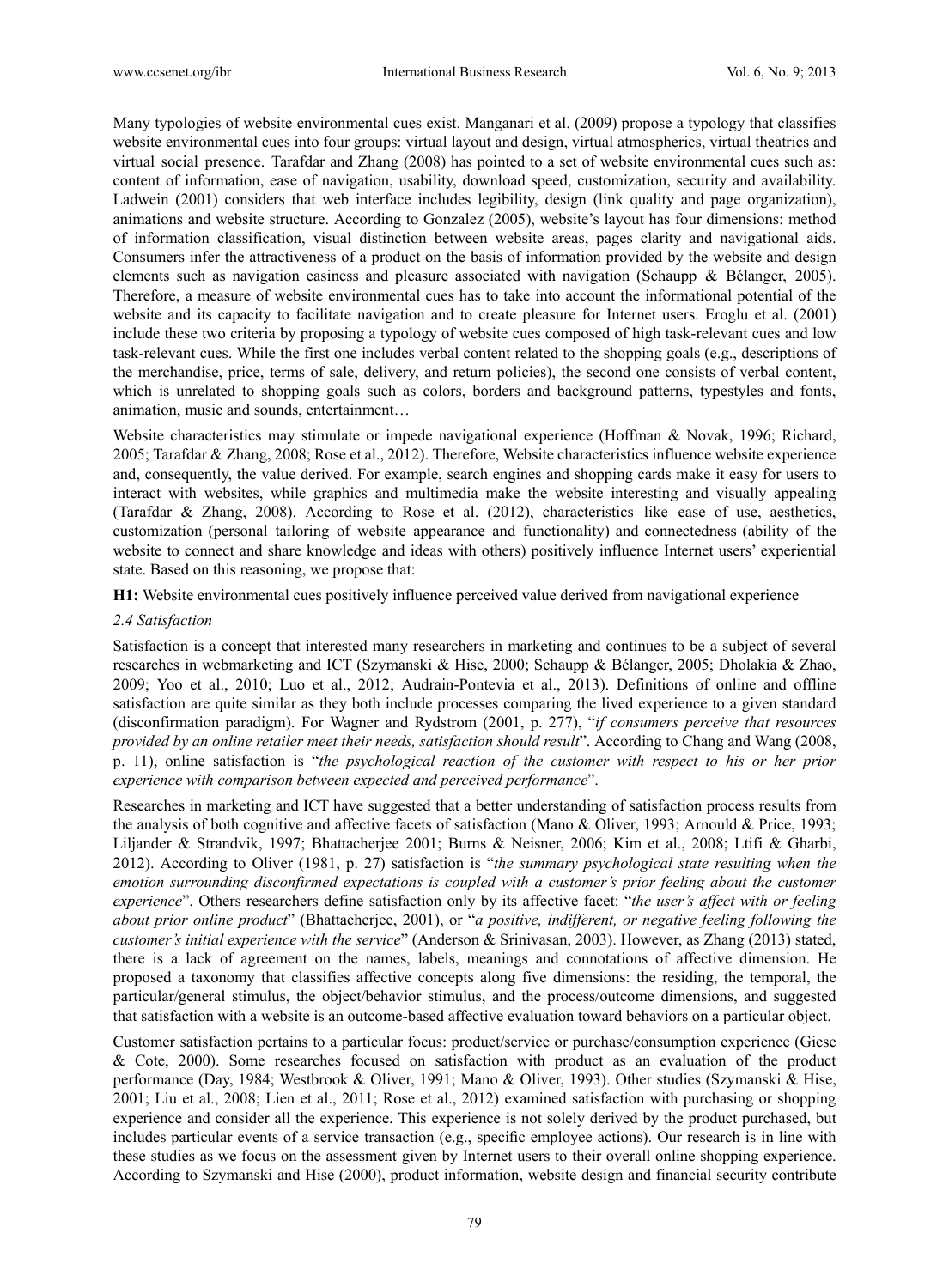to the formation of online satisfaction. Mckinney et al. (2002) distinguished two sources of satisfaction: the informational content quality and the performance of the website to provide necessary information. Liu et al. (2008) examined the following determinants of online customer satisfaction: convenience, trust, website design, information, assurance, merchandise variety, perceived usefulness, perceived ease of use, reliability, entertainment, speed, response time and transaction capability. More recently, Luo et al. (2012) argued that levels of product uncertainty and high retailer visibility affect online satisfaction.

Experiential value may be one factor that contributes to online satisfaction. Oliver (1999) stated that if value such as efficiency, excellence, status, entertainment and aesthetics are reached, satisfaction should occur. Like some researchers (Yang & Peterson, 2004; Chang & Wang, 2008), we consider that in online context, perceived value can be one of the determinants of satisfaction. In fact, in an online shopping context, Lien et al. (2011) have proven that perceived value influence satisfaction. Yoo et al. (2010) studied utilitarian and hedonic perceived value of e-shopping and showed their positive relationships with satisfaction. The same result was supported by Mouakket and Al-hawari (2012) in their study of the antecedents of e-loyalty intention in an online reservation environment. We hypothesize that:

**H2:** Perceived value of navigation experience positively influences satisfaction.

#### *2.5 Loyalty*

Loyalty has been studied through three main approaches. The first one is behavioral and conceives loyalty in terms of repeat purchasing. The second one is attitudinal and surpasses the shortcomings of the first approach. Indeed, the mere observation of repetitive behavior does not necessarily reflect a deliberate choice and a dedicated membership. Attitudinal approach considers loyalty as a favorable attitude toward the object of loyalty (Anderson & Srinivasan, 2003; Shankar 2003; Frisou, 2005). The behavioral and attitudinal approaches are combined to form a multifaceted conception of loyalty. Dick and Basu (1994) proposed a model of loyalty that combines two axes: relative attitude and behavior. Accordingly, loyalty occurs in the presence of strong relative attitude and high repurchasing rate. The following table below presents definitions of loyalty according to the three approaches.

| Approach                           | Definition                                                                                                                                                                                                                             |
|------------------------------------|----------------------------------------------------------------------------------------------------------------------------------------------------------------------------------------------------------------------------------------|
| Behavioral loyalty                 | "Customers' repetitive purchasing with an organization" (Shankar et al., 2000, p.1)                                                                                                                                                    |
|                                    | "Repurchase models or behavioral frequency" (Evanschitzky & Wunderlich, 2006, p.337)                                                                                                                                                   |
| Attitudinal loyalty                | "A high level of commitment to the firm" (Shankar et al., 2003, p.154)                                                                                                                                                                 |
|                                    | " The intention of a consumer to repurchase products/services through a particular e-service<br><i>vendor</i> " (Luaran & Lin, 2003, p.157)                                                                                            |
|                                    | "A hypothetical construct. As the attitude, it is supposed to determine the long-term strength<br>and direction of consumer buying behavior toward a brand" (Frisou, 2005, p.106)                                                      |
| Multifaceted conception of loyalty | "The customer's favorable attitude toward an electronic business resulting in repeat buying<br>behavior" (Anderson & Srinivasan, 2003, p.125)                                                                                          |
|                                    | "The biased behavioral re-patronage intention, expressed                                                                                                                                                                               |
|                                    | over time, of a customer with respect to an online store out of a set of online stores, which is a<br>function of psychological decision-making and evaluative processes resulting in store<br><i>commitment</i> " (Koo, 2006, p. 121) |
|                                    | "The consumer's desire to frequent a particular service provider, resulting from high customer<br>satisfaction, high emotional commitment and sustained repeat purchase behavior" (Salegna &<br>Goodwin, 2005, p.54)                   |

#### Table 2. Definitions of loyalty

This study will focus on attitudinal loyalty through three facets: revisiting intention, repurchase intention and word-of-mouth intention. Revisiting intention is an important dimension of website navigation experience since those who visit a website more frequently are more likely to buy from it (Moe, 2003). Repurchase intention is also important as it's very close to buying behavior despite the fact that there are other constraints for behavior to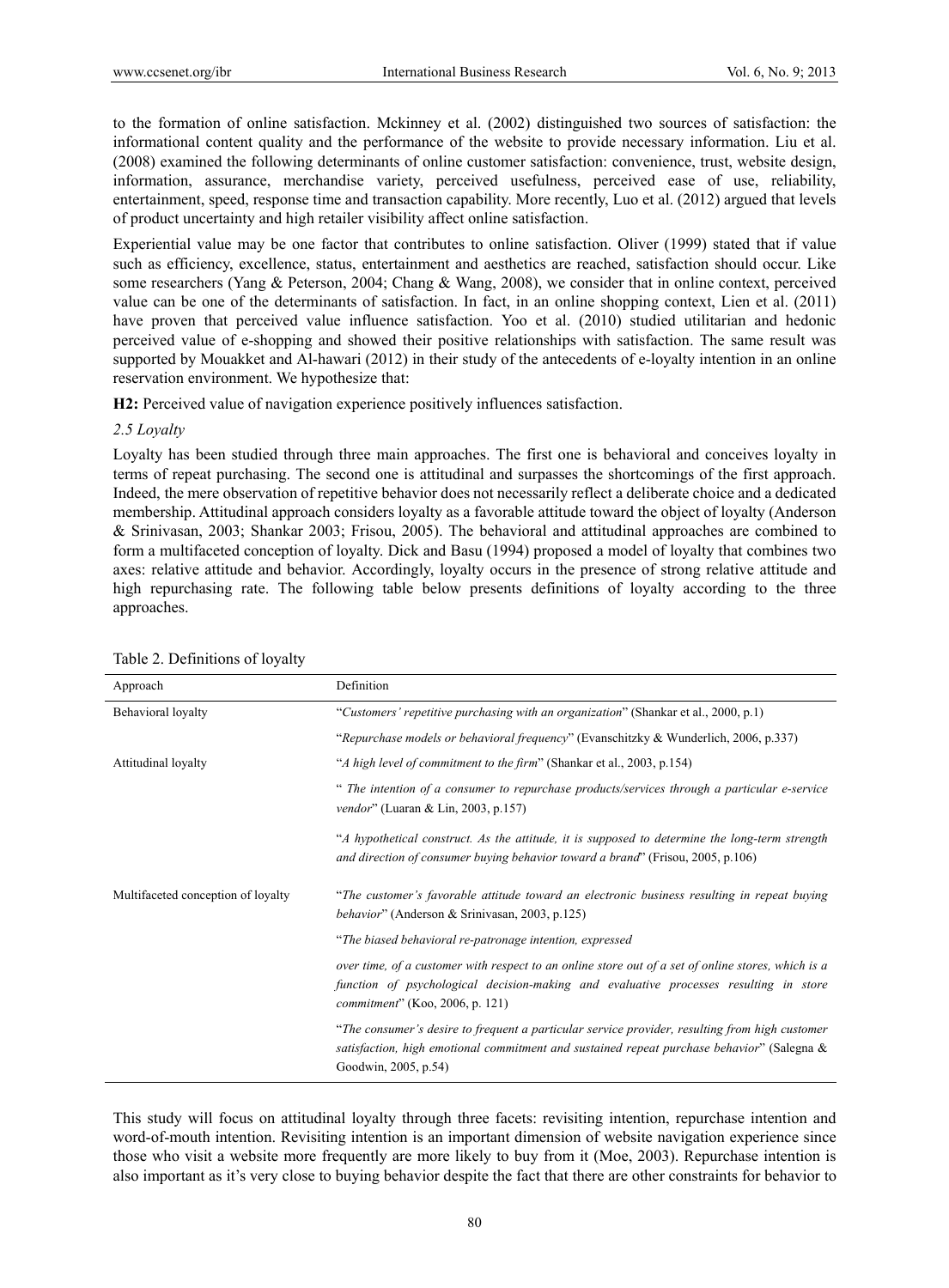occur. Positive word-of mouth intention is a free means of communication from which the company can benefit. This phenomenon is growing with the rapidity of information transmission on the web and the importance of audience.

The study of online loyalty antecedents constitutes an interesting goal for retailers since the acquisition costs of new customers are very high (Reichheld & Schefter 2000). Satisfaction may be one of these antecedents (Anderson & Srinivasan, 2003; Notebart, 2005; Chang & Wang, 2008; Dholakia & Zhao, 2009; Wang et al., 2010). The relationship between satisfaction and loyalty was supported in the works of Lai et al. (2009), Trasorras et al*.* (2009) and Helm et al. (2010). Dickinger and Stangl (2013) have also proven that website satisfaction positively influences website loyalty. For Lien et al. (2011), satisfaction determines behavioral intentions. Belanche et al. (2012) showed that website satisfaction positively influences intention to use in the future. In fact, if Internet user is satisfied with the website navigation experience, he may develop favorable intentions toward this website. We can, thus, suggest the following hypothesis:

**H3:** Satisfaction with navigation experience positively influences website loyalty.

## *2.6 Computer Anxiety*

Computer anxiety is a concept that has for long time interested researchers. It has grown with the proliferation of computer use and the diversity of consumers' perceptions, feelings and behavior toward this machine. Martin (1998, p. 16) defines computer anxiety as: "*Uneasiness that is conscious to a person while working with a computer*". It is also "*negative emotions and cognitions evoked in actual or imaginary interaction with a computer-based technology*" (Bozionelos, 2001, p. 213). It is, therefore, a specific trait related to computer situation use. Korukonda (2007, p. 1921) propose that "*computer anxiety, as defined and operationalized in the human–computer studies literature, has been synonymous to negative thoughts and attitudes about the use of computers*". Consequently, persons with high level of computer anxiety are more likely to develop stress, tensions and embarrassment in this situation. So, computer anxiety causes discomfort and may inhibit positive attitude of computer users having this specific situation trait. Compeau et al. (1999) found that computer anxiety is negatively linked to its use. Meuter et al. (2003) treated a broader concept which is technology anxiety and showed that this type of anxiety has a strong negative effect on self-service technology adoption. Lee et al. (2010) have also shown that technology anxiety negatively influences intention to use. Mouakket and Al-hawari (2012) called for the extension of the theoretical framework on customer loyalty by integrating computer anxiety as additional variable. Therefore, we propose the following hypothesis:

**H4:** Computer anxiety negatively influences website loyalty.

## *2.7 Buying and Browsing Behaviors on the Web*

In 1983, Bloch and Richins noted the existence of an in-store behavior, named browsing, which is outside the purchase context, motivated mainly by recreational purposes; Lombart (2001) has extended the study of this behavior by focusing on its determinants and consequences for retailers. In web studies, browsing, which is called e-surfing (Lombart & Jeandrain, 2003, p. 14) is considered as "*visiting virtual stores for recreational motives without a current intent to buy*".

Helme-Guizon (2001, p. 31) distinguishes between goal-directed behavior which aims to search for a particular product and/or information related, and experiential behavior defined as "*strolling within websites or from website to another by a person to search for pleasure, emotions and sensations*". Therefore, consumers shop for both hedonic and utilitarian purposes. In line with marketing studies that distinguish between these two goals, researchers in online context make the same distinction. Indeed, the web serves both hedonic and utilitarian purposes and the nature of the websites that people surf determines which belief takes precedence (Van der Heijden, 2004). Utilitarian purpose implies that there is an objective external to the interaction between the user and the system; while hedonic purpose does not aim to facilitate such objective, it is the fun or pleasure derived from using a technology (Venkatesh et al., 2012; Van der Heijden, 2004). For some researchers, when consumers begin to use a particular technology, the level of hedonic motivation is high, this level will decrease over time and consumers will use the technology for more pragmatic purposes (Venkatesh et al., 2012). Therefore, browsing may concern more the new websites or those with high level of sensory or cognitive stimulation. Overall, hedonic and utilitarian motivations both aim to incorporate the functional and pleasurable dimensions into users' experiences and keep users emotionally, cognitively, and physically involved in the interaction (O'Brien, 2010).

Recent studies have recognized the existence of two types of web users having these two shopping orientations and differing in terms of perception and effective behavior (Wang et al., 2010; Broekhuizen & Huizingh, 2009; O'Brien, 2010). Therefore, like Audrain-Pontevia et al. (2013), we suppose that the relationship between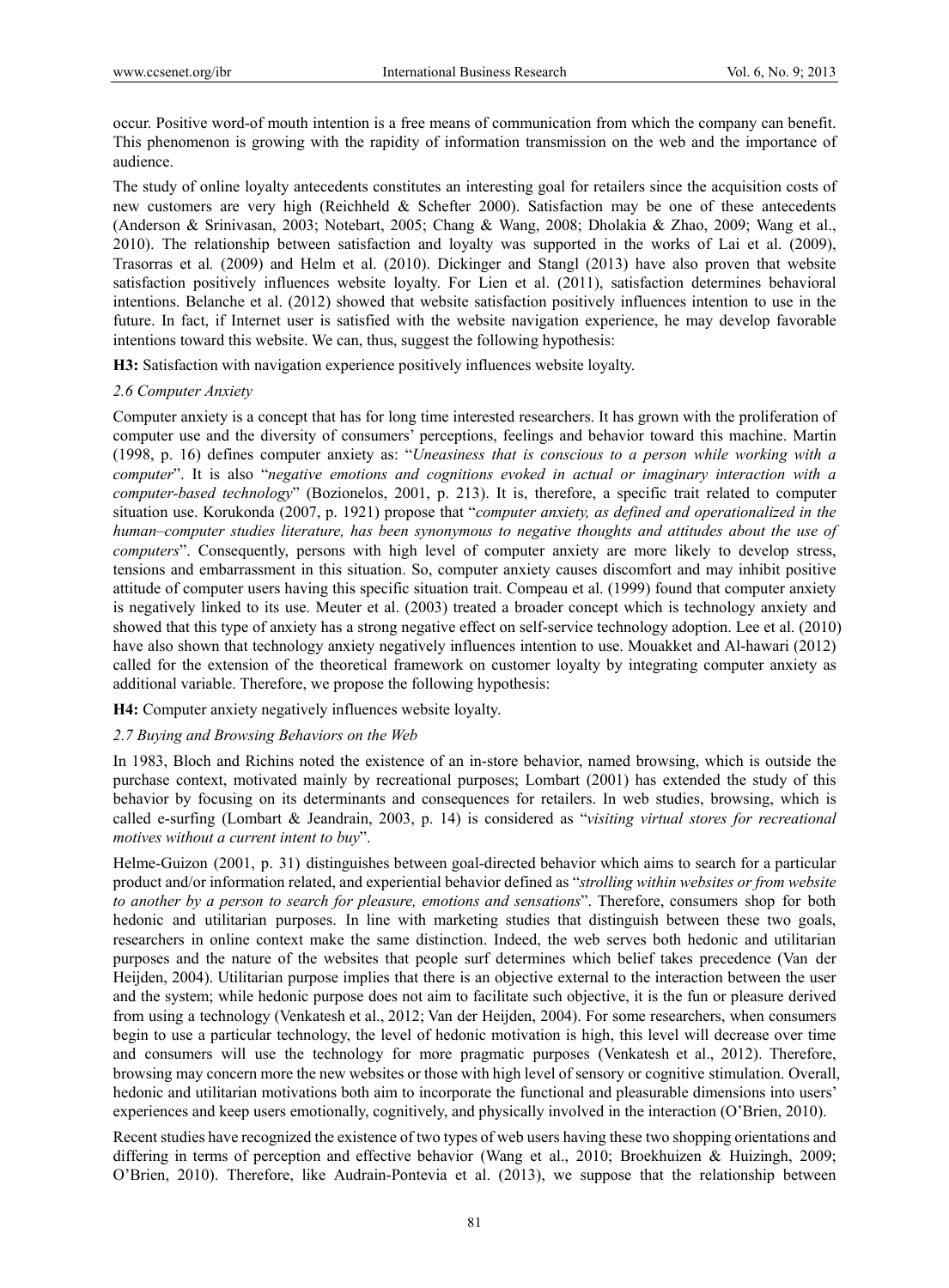perceived value and satisfaction depends on the type of online purchase (goal-directed *vs.* exploratory). Because of their initial motivation, browsers would be more satisfied with hedonic component of navigation's experience while buyers would be more satisfied with utilitarian aspects of navigational experience. Therefore:

**H5:** Navigational goal (buying *versus* browsing) moderates the relationship between perceived value of navigational experience and satisfaction.

The conceptual model related to this research is therefore, represented in figure 1.



Figure 1. Conceptual model

## **3. Methodology and Results**

#### *3.1 Data Collection*

Data collection was undertaken online. The site chosen is 3suisses.fr; this is a site of clothing and home ware by mail-order. This is one of the leading sites that buy online in France. In fact, according to statistics of the federation of e-commerce and mail-order corresponding to April, May and June 2009, 3suisses is the third site of mail-order online and surpasses its main competitor La Redoute. This site was chosen because it offers the possibility to make purchases, to search for new products and to navigate just for pleasure. Internet users were contacted by email and invited to participate to the study. A pilot study was carried on followed by an invitation to discuss difficulties of the experimentation and/or questionnaire. In this study, participants were free to choose the objective of the visit. However, many of them declare that the objective changed along the visit and they were not able to answer the filter question. Therefore, we have decided to conceive a scenario asking participants to pursue only one objective: utilitarian or exploratory. The manipulation of the objective of the visit is an artificial method of data collection but is very used in experimental studies (Bonitz et al., 2010; Khare, 2011; Shu & Cheng, 2012) and it has also the merit to provide comparable number of participants according to the objective of the visit. 120 usable questionnaires were returned by email. Characteristics of the sample can be found in Annex 1. The method of data analysis adopted is structural equation modeling. Data was analyzed with SPSS and AMOS programs.

## *3.2 Presentation and Analyses of Measurement Scales*

All the items use a Likert scale anchored at 5 points. The list of scales used is provided in Annex 2. For the moderator variable "website navigational goal", which is composed of buying behavior or exploratory behavior, we have used Beatty and Ferrel's (1998) measurement scale. The means of the three items is calculated for each individual. A value of 3 or less informs us that the objective pursued is utilitarian. A value surpassing 3 allows us to classify the individual objective as exploratory. We have proceeded to exploratory and confirmatory analysis of measurement scales. Results are summarized in the following table.

All the scales present good Cronbach's alpha with values superior to 0.7 except for excellence. The cumulative percentage of information retrieved is also very satisfying. We note that Joreskog Rho surpasses 0.7 except for "excellence" with a very close value. Discriminant validity is also confirmed according to Fornell and Larker (1981). Data doesn't suggest a second-order structure of perceived value because correlations between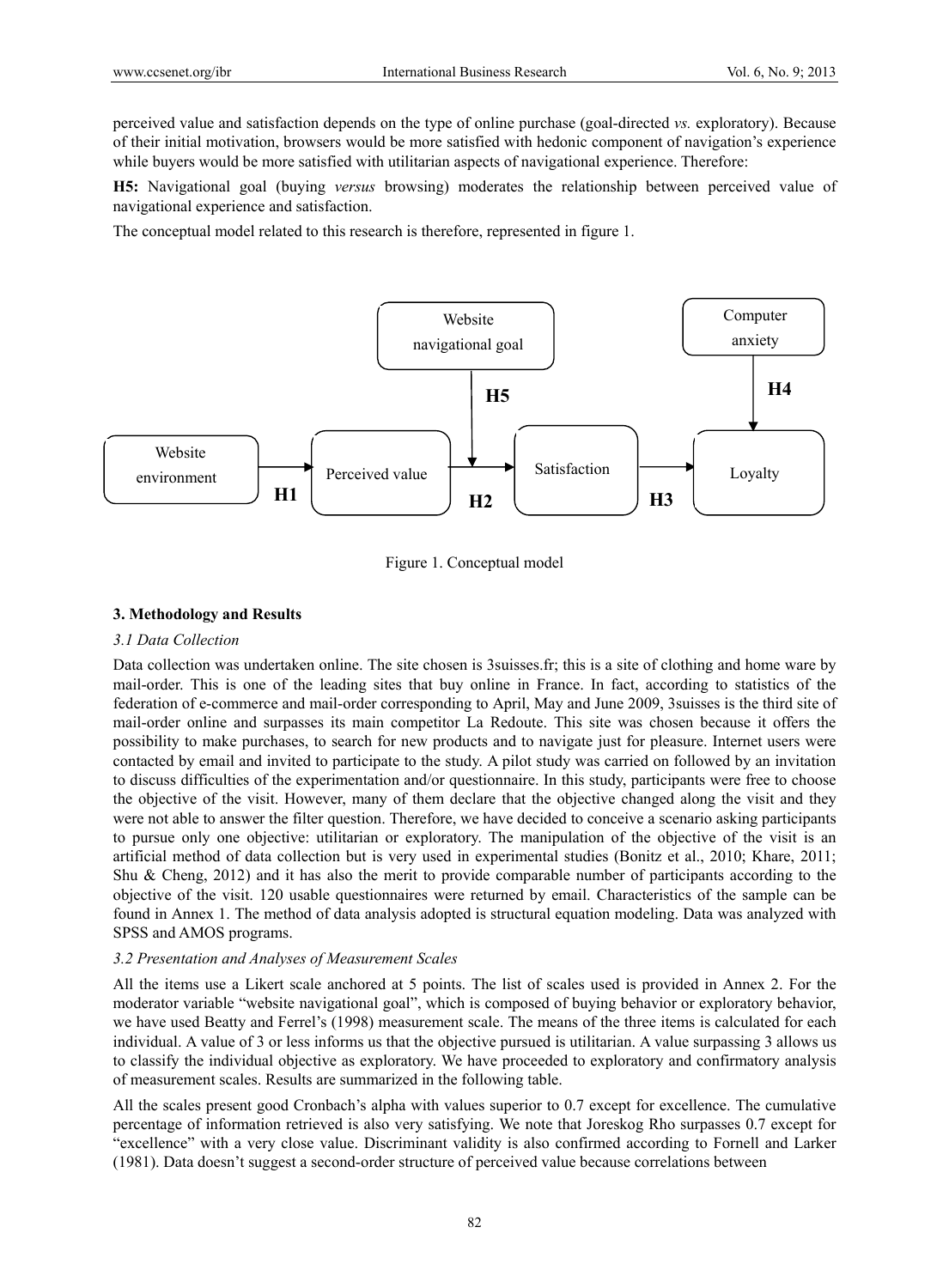| Concept                         | Dimensions                 | Number of retained<br>items | Alpha | Cumulative % of information<br>retrieved | <b>AVE</b> | Joreskog<br>Rhô |
|---------------------------------|----------------------------|-----------------------------|-------|------------------------------------------|------------|-----------------|
|                                 | Visual appeal              | 3                           | .903  | 12.058                                   | .758       | .904            |
|                                 | Entertainment              | 3                           | .875  | 31.584                                   | .711       | .880            |
|                                 | Escapism                   | 3                           | .941  | 57.072                                   | .849       | .944            |
| Perceived value (Note 2)        | Excellence                 | $\overline{2}$              | .656  | 63.452                                   | .497       | .663            |
|                                 | Efficiency                 | 3                           | .915  | 74.626                                   | .780       | .914            |
|                                 | Quality/price ratio        | 3                           | .856  | 83.385                                   | .680       | .864            |
| Satisfaction                    | Unidimensional             | 3                           | .825  | 74.557                                   | .627       | .833            |
| Website environment<br>(Note 3) | Navigability               | 3                           | .764  | 9.452                                    | .530       | .767            |
|                                 | Structure                  | 3                           | .914  | 23.585                                   | .782       | .914            |
|                                 | Entertainment              | 3                           | .864  | 39.829                                   | .696       | .971            |
|                                 | Informational<br>character | 5                           | .805  | 71.627                                   | .461       | .808            |
| Loyalty                         | Unidimensional             | 3                           | .872  | 80.058                                   | .703       | .876            |
| Computer anxiety                | Unidimensional             | $\overline{4}$              | .846  | 69.524                                   | .607       | .859            |

#### Table 3. Results of exploratory and confirmatory factor analysis

constructs of first-order and second-order are weak, alike for the correlations between constructs of first-order. However, for website environment, the correlations are comprised between 0.5 and 0.53. This second-order structure has the advantage to simplify the model.

## *3.3 Analysis and Discussion of Results*

Fit indexes of the structural model are presented in table 4. They are acceptable and in accordance with the commonly recommended thresholds.

| Table 4. Overall model fit |  |
|----------------------------|--|
|                            |  |

| Chi <sup>2</sup> | df         |       | Normed Chi <sup>2</sup> | GFI   | $\cap$ Fi | <b>RMSEA</b> |
|------------------|------------|-------|-------------------------|-------|-----------|--------------|
| 1022.955         | 710<br>. . | 0.000 | 1.455                   | 0.892 | 0.902     | 0.060        |

Results regarding test of hypotheses are summarized in the following table.

These results show that website environment positively influences all the dimensions of perceived value except for the quality/price ratio. Visual appeal is the value dimension the most influenced by website environment, the second one is entertainment. These two dimensions describe the aesthetic value according to Holbrook's (1999) typology. Given that the environment "*stimulates one's senses*" (Milliman & Fugate, 1993, p. 68), it seems that the website environment strengths the aesthetic aspect of the latter (Wang et al., 2010). For play value (escapism), an attractive website design and an easy navigability facilitate the sensation to be away from everyday problems. The conception of the website environment retained in this study includes also elements that make the navigation easier for the achievement of an objective. It was shown that, when judging the excellence of the service, the Internet user integrates all the elements of the offer, even the website environment. For the economic value, the perception of the ratio quality/price is still out of the influence of the website environment. However, the latter has a positive effect on the perception of website efficiency (easiness, facility, convenience). This result is in accordance with conclusions of Ladwein (2001) related to the impact of functional elements of the website on the comfort and easiness of use.

We have supposed that perceived value, with its utilitarian and hedonic dimensions, is an antecedent of satisfaction. Our results sustain this relationship. However, we have found that visual appeal is the most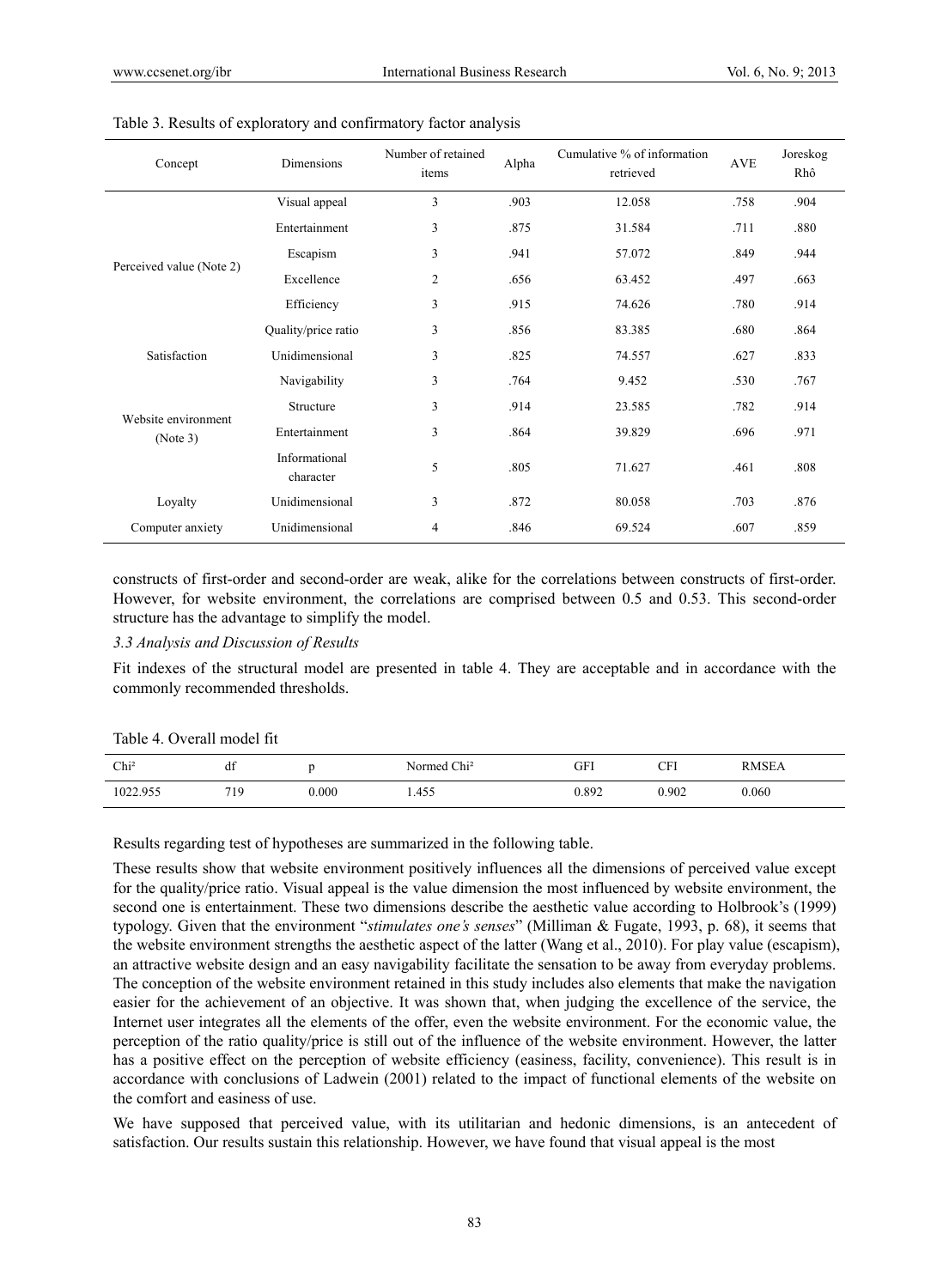| Relations tested                          | Unstandardized<br>coefficients | Standardized<br>coefficients | CR       |
|-------------------------------------------|--------------------------------|------------------------------|----------|
| Website environment - visual appeal       | 1.416                          | .718                         | 4.881    |
| Website environment - entertainment       | 1.228                          | .563                         | 4.320    |
| Website environment - escapism            | 0.960                          | .355                         | 3.093    |
| Website environment - excellence          | 0.892                          | .447                         | 3.335    |
| Website environment - efficiency          | 0.394                          | .197                         | 1.787    |
| Website environment - quality/price ratio | 0.371                          | .165                         | 1.439    |
| Visual appeal - satisfaction              | 0.446                          | .517                         | 6.300    |
| Entertainment - satisfaction              | 0.020                          | .025                         | .351     |
| Escapism - satisfaction                   | 0.078                          | .124                         | 1.927    |
| Excellence - satisfaction                 | 0.270                          | .317                         | 3.103    |
| Efficiency - satisfaction                 | 0.153                          | .180                         | 2.815    |
| Quality/price ratio - satisfaction        | 0.204                          | .270                         | 3.699    |
| Satisfaction - loyalty                    | 1.028                          | .933                         | 10.961   |
| Computer anxiety - loyalty                | $-0.089$                       | $-.108$                      | $-1.692$ |

#### Table 5. Coefficients of the structural model

important dimension in the determination of satisfaction. This result confirms the importance of hedonic value in the online navigational experience (Childres et al., 2001; Lee et al., 2009). Extrinsic values (excellence and economic) play also a critical role in the formation of online satisfaction. In this vein, Lemmink et al. (1998) have found that extrinsic (utilitarian), intrinsic (emotional) and systematic (quality/price ratio) value of a service determine consumer satisfaction. The relationship between satisfaction and loyalty was also confirmed in this study. This result corresponds to those found by many researchers (Lin & Wang, 2006; Kim et al., 2009; Berné et al., 2001; Reibstein, 2002; Audrain-Pontevia et al., 2013).

Computer anxiety negatively influences loyalty. This variable was presented as a barrier for the adoption of computers to realize tasks requiring use of this machine. Its role in the determination of loyalty is not as important as satisfaction but it's useful to consider in explaining favorable intentions toward the website. Website navigational goal moderates the relationship between perceived value and satisfaction given that the links visual appeal-satisfaction and entertainment-satisfaction are stronger with exploratory visitors than with those pursuing a utilitarian goal. Therefore, the valorization of aesthetic experience is more important in the determination of satisfaction for exploratory visitors than for shoppers with utilitarian goals. This result is confirmed by Wang et al. (2010). Accordingly, it is important to consider shopping orientation of Internet users because pursuing a utilitarian or a hedonic goal induces the Internet user to evaluate differently the aesthetic dimension of the website.

To test the moderator role, we have used multi-group analyses. The test of difference of chi² between nested models shows that there are only two links that are significantly different between the two groups which are visual appeal-satisfaction and entertainment-satisfaction. The comparative analysis between the groups shows that the link between visual appeal and satisfaction is stronger for exploratory goal than for utilitarian ones. On the other hand, the relationship between entertainment and satisfaction is positive and significant for exploratory goal and non significant for utilitarian goal proving that entertainment is not important in case of purchase

because visitors are caring about efficiency of the visit rather than spending good time.

#### **4. Conclusion**

This study showed that the website environment influences perceived value which determines satisfaction. Loyalty is predicted by satisfaction and computer anxiety. The website navigational goal moderates the link between hedonic dimension of perceived value and satisfaction. These findings allow us to make important

conclusions and practical implications for managers. In fact, our study shows that website environment has the biggest influence on visual appeal. The latter is the most important in the determination of satisfaction.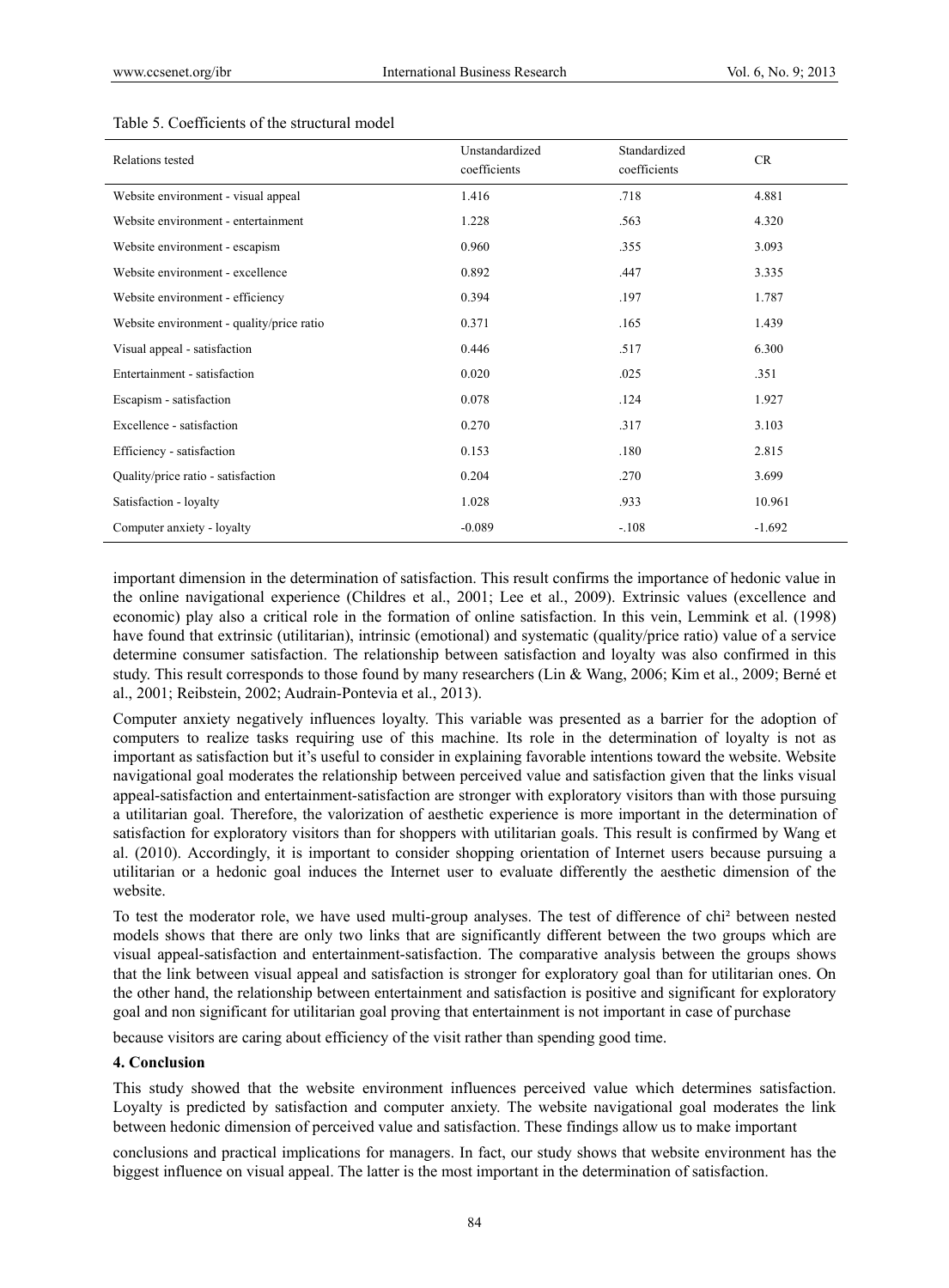|                            |                                   | Unstandardized coefficients of regression |                  |  |
|----------------------------|-----------------------------------|-------------------------------------------|------------------|--|
|                            | $\Delta$ chi <sup>2</sup> (df; p) | Utilitarian goal                          | Exploratory goal |  |
| Visual appeal-satisfaction | 3.680(1; 0.055)                   | 0.344(0.000)                              | 0.603(0.000)     |  |
| Entertainment-satisfaction | 6.437(1;0.010)                    | $-1.20(0.142)$                            | 0.216(0.039)     |  |

#### Table 6. Test of the moderator effect of website navigational goal

Consequently, managers should pay attention to the aesthetic aspect of website design. Therefore, important tactics that should be employed are the inclusion of hedonic content, animated images, colors, sounds, etc to encourage "prolonged use" (Van der Heijden, 2004). Aside from aesthetic beauty, it is recommended to consider dreams and imaginations of Internet users to create a captivating theme setting. This may be allowed by a value co-creation where an inference is realized between customers' tests and their preferences for products and website design (choice of colors, modern or classical aspect, nostalgia…). Such practices represent a means to reinforce the personalization of relationships and to keep existing customers and attract new ones (Wang et al., 2010).

This study shows that achieving customer satisfaction through enhancing some dimensions of customer value is a way to earn online customer loyalty. This helps managers to understand drivers of e-loyalty if they aim to develop and maintain loyal customers in e-space. Managers should make distinction between buyers and browsers and work on websites characteristics which enhance online shopping value for both consumers type. Indeed, it's not necessary to afford website pleasurable experiences if customers are mainly buyers. The latest are more satisfied by practical experiences that reduce their product uncertainty and enhances retailer visibility (Luo et al., 2012).

Computer anxiety represents a consumer characteristic and the role of managers is still limited to influence this variable. However, "*the degree of computer anxiety may change easily*" (Panagiotakopoulos & Koustourakis, 2001, p. 36). Notably, the experience and computer knowledge can reduce this anxiety. Hence, it's important to consider the characteristics of customers and to offer a content that is adapted to their level of computer skills.

This research has some limits. First, perceived value was considered only through its individual dimension. Social interaction was not taken into account because measurement scale used does not encompass all the axes in the typology of value (Holbrook, 1999). Then, the use of second-order structure of environment has certainly facilitated the analysis but does not give information about the relative importance of dimensions of website environment. For future research, we propose to take into account these limits and to integrate other variables in the determination of website loyalty such as trust which is a rich concept likely to give more explanation to loyalty variance. Other variables may have a moderator role, notably, familiarity with Internet in general and particularly with the website.

#### **References**

- Ajzen, I. (1991). The theory of planned behaviour. *Organizational Behaviour and Human Decision Processes*. *50*(2), 179–211. http://dx.doi.org/10.1016/0749-5978(91)90020-T
- Ajzen, I., & Fishbein, M. (1980). *Understanding Attitudes and Predicting Social Behavior*. Englewood Cliffs, NJ: Prentice-Hall.
- Anderson, E., & Srinivasan, S. S. (2003). E-satisfaction and e-loyalty: a contingency framework. *Psychology and Marketing*, *20*(2), 123–138. http://dx.doi.org/10.1002/mar.10063
- Arnould, E. J., & Price, L. L. (1993). River magic: extraordinary experience and the extended service encounter. *Journal of Consumer Research*, *1*(20), 24–45. http://dx.doi.org/10.1086/209331
- Audrain-Pontevia, A. F., N'goala, G., & Poncin, I. (2013). A good deal online: The Impacts of acquisition and transaction value on E-satisfaction and E-loyalty. *Journal of Retailing and Consumer Services, 20*(3), 1–8*.* http://dx.doi.org/10.1016/j.jretconser.2013.04.002
- Beatty, S. E., & Ferrell, M. E. (1998). Impulse buying: modeling its precursors*. Journal of Retailing*, *74*(2), 169–191. http://dx.doi.org/10.1016/S0022-4359(99)80092-X
- Berné, C., Mùgica, J. M., & Yagüe, M. J. (2001). The effect of variety-seeking on customer retention in services. *Journal of Retailing and Consumer Services*, *8*(6), 335–345.
- Belanche, D., Casalo, L. V., & Guinaliu, M. (2012). Website usability, consumer satisfaction and the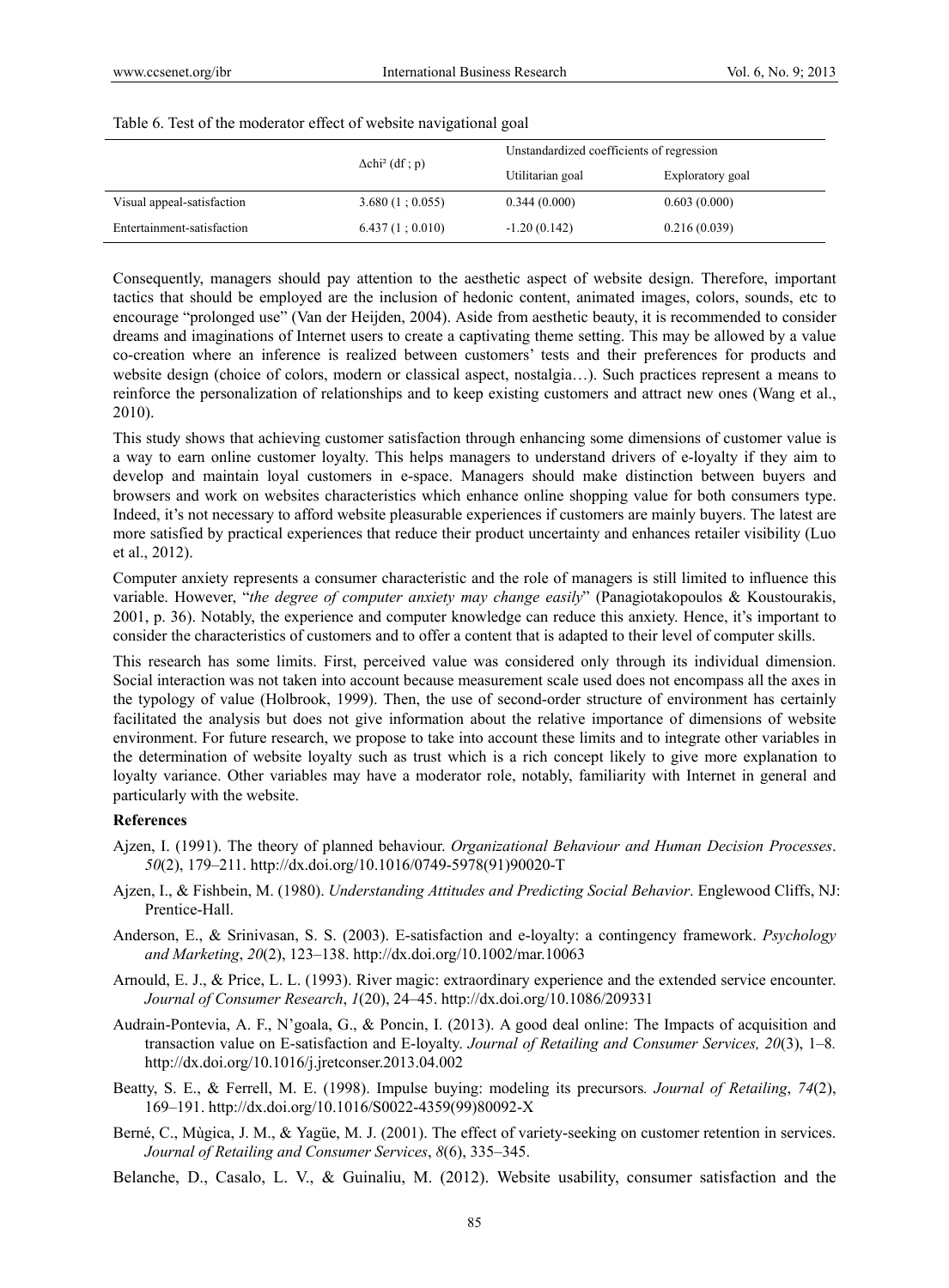intention to use a website: The moderating effect of perceived risk. *Journal of Retailing and Consumer Services*, *19*, 124–132.

- Bhattacherjee, A. (2001). Understanding information systems continuance: An expectation-confirmation model. *MIS Quarterly*, *25*(3), 351–370. http://dx.doi.org/10.2307/3250921
- Bloch, P. H., & Richins, M. L. (1983). Shopping without purchase: an investigation of consumer browsing behavior. *Advances in Consumer Research*, *10*, 389–393.
- Bonitz, V. S., Larson, L. M., & Armstrong, P. I. (2010). Interests, self-efficacy, and choice goals: An experimental manipulation. *Journal of Vocational Behavior*, *76*(2), 223–233. http://dx.doi.org/10.1016/j.jvb.2009.09.003
- Bozionelos, N. (2001). Computer anxiety: relationship with computer experience and prevalence. *Computers in Human Behavior*, *17*, 213–224.
- Broekhuizen, T., & Huizingh, E. K. R. E. (2009). Online purchase determinants: is their effect moderated by direct experience? *Management Research News*, *32*(5), 440–450. http://dx.doi.org/10.1108/01409170910952949
- Burns, D. J., & Neisner, L. (2006). Customer satisfaction in a retail setting, the contribution of emotion. *International Journal of Retailing and Distribution Management*, *34*(1), 49–66.
- Chang, H. H., & Wang, H. W. (2008). The relationships among e-service quality, value, satisfaction and loyalty in online shopping. *European Advances in Consumer Research, 8*, 10–15.
- Chen, Z., & Dubinsky, A. J. (2003). A conceptual model of perceived customer value in e-commerce: a preliminary investigation. *Psychology & Marketing*, *20*(4), 323. http://dx.doi.org/10.1002/mar.10076
- Childers, T. L., Carr, C. L., & Carson, P. S. (2001). Hedonic and utilitarian motivations for online retail shopping behavior. *Journal of Retailing*, *77*, 511–535. http://dx.doi.org/10.1016/S0022-4359(01)00056-2
- Churchill, G., & Surprenant, C. (1982). An investigation into the determinants of customer satisfaction. *Journal of Marketing Research*, *19*, November, 491–504. http://dx.doi.org/10.2307/3151722
- Dailey, L. (2004). Navigational web atmospherics: Explaining the influence of restrictive navigation cues. *Journal of Business Research*, *57*, 795–803. http://dx.doi.org/10.1016/S0148-2963(02)00364-8
- Dholakia, R. R., & Zhao, M. (2009). Retail web site interactivity: How does it influence customer satisfaction and behavioral intentions? *International Journal of Retail & Distribution Management*, *37*(10), 821–838. http://dx.doi.org/10.1108/09590550910988011
- Dick, A. S., & Basu, K. (1994). Customer loyalty: toward an integrated conceptual framework. *Journal of the Academy of Marketing Science*, *22*(2), 99–113. http://dx.doi.org/10.1177/0092070394222001
- Dickinger, A., & Stangl, B. (2013). Website performance and behavioral consequences: A formative measurement approach. *Journal of Business Research, 66*, 771–777.
- Eroglu, S. A., Machleit, K. A., & Davis, L. M. (2001). Atmospheric qualities of online retailing: a conceptual model and implications. *Journal of Business Research*, *50*, 177–184. http://dx.doi.org/10.1016/S0148-2963(99)00087-9
- Eroglu, S. A., Machleit, K. A., & Davis, L. M. (2003). Empirical testing of a model of online store atmospherics and shopper responses. *Psychology & Marketing*, *20*(2), 139–150. http://dx.doi.org/10.1002/mar.10064
- Evanschitzky, H., Iyer, G. R., Hesse, J., & Ahlert, D. (2004). E-satisfaction: a re-examination. *Journal of Retailing*, *80*, 239–247.
- Fiore, A. M., Kim, J., & Lee, H. (2005). Effect of image interactivity technology on consumer responses toward the online retailer. *Journal of Interactive Marketing*, *19*(3), 38–53. http://dx.doi.org/10.1002/dir.20042
- Fornell, C., & Larker, D. E. (1981). Structural equation models with unobservable variables and measurement error: algebra and statistics. *Journal of Marketing Research*, *18*, 382–388. http://dx.doi.org/10.2307/3150980
- Frisou, J. (2005). Une approche tendancielle du comportement de fidélité : du concept à sa mesure. *Recherche et Applications en Marketing*, *20*(2), 105–125. http://dx.doi.org/10.1177/076737010502000205
- Giese, J. L., & Cote, J. A. (2000). Defining customer satisfaction. *Academy of Marketing Science Review*, *1*,  $1 - 34$
- Gonzalez, C. (2005). Satisfaction du consommateur suite à la visite du catalogue électronique: impact de la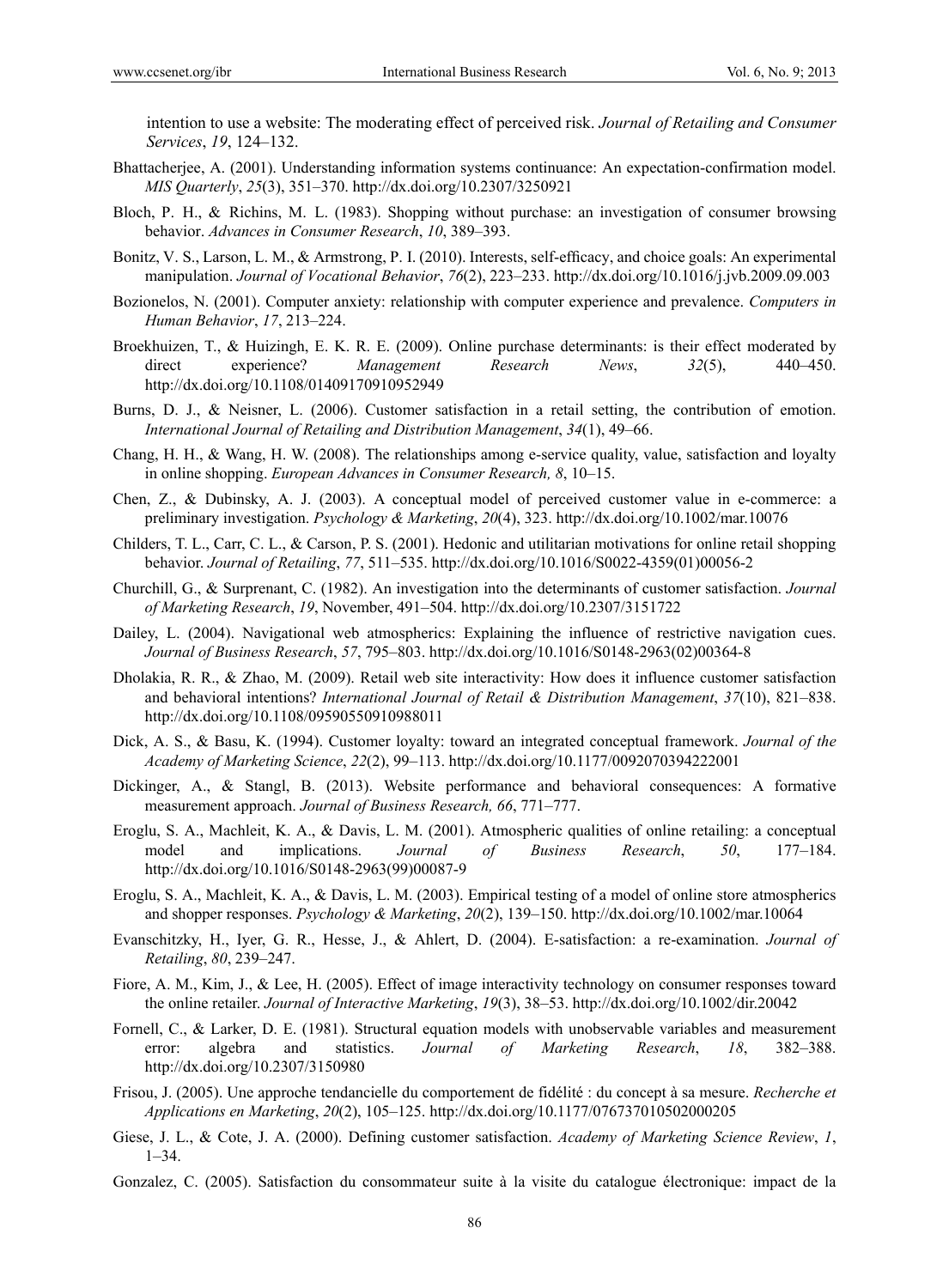lisibilité perçue et de la stimulation perçue. *Revue Française du Marketing*, *205*, 91–110.

- Gremler, D. (1995). *The effect of satisfaction, switching costs, and interpersonal bonds on service loyalty*. Rapport de Ph.D., Arizona State University.
- Heinssen, R. K., Glass, C. R., & Knight, L. A. (1987). Assessing computer anxiety: Development and validation of the Computer Anxiety Rating Scale. *Computers in Human Behavior*, *3*, 49–59. http://dx.doi.org/10.1016/0747-5632(87)90010-0
- Helme-Guizon, A. (2001). Le comportement du consommateur sur un site marchand est-il fondamentalement différent de son comportement en magasin? Proposition d'un cadre d'appréhension de ses spécificités. *Recherche et Applications en Marketing*, *16*(3), 25–38. http://dx.doi.org/10.1177/076737010101600303
- Hu, F. L., & Chuang, C. C. (2012). A study of the relationship between the value perception and loyalty intention toward an e-retailer website. *Journal of Internet Banking and Commerce*, *17*(1), 1–18. Retrieved from http://www.arraydev.com/commerce/jibc/
- Hoffman D. L., Novak T. P. (1996), Marketing in hypermedia computer-mediated environments: conceptual foundations. *Journal of Marketing*, *60*(3), 50–68. http://dx.doi.org/10.2307/1251841.
- Holbrook, M. B. (1999). *Consumer value: a framework for analysis and research*. London: Routledge. http://dx.doi.org/10.4324/9780203010679
- Khare, A., Labrecque, L. I., & Asare, A. K. (2011). The assimilative and contrastive effects of word-of-mouth volume: An experimental examination of online consumer rating. *Journal of Retailing*, *87*(1), 1111–1126. http://dx.doi.org/10.1016/j.jretai.2011.01.005
- Kim, C., Zhao, W., & Young, K. H. (2008). An empirical study on the integrated framework of e-CRM in online shopping: evaluating the relationships among perceived value, satisfaction, and trust based on customers' perspectives*. Journal of Electronic Commerce in Organizations*, *6*(3), 1–19.
- Kim, J., Jin, B., & Swinney, J. L. (2009). The role of e-tail quality, e-satisfaction and e-trust in online loyalty development process. *Journal of Retailing & Consumer Services*, *16*(4), 239–247. http://dx.doi.org/10.1016/j.jretconser.2008.11.019
- Kim, Y. K. (2002). Consumer value: An application to mall and Internet shopping. *International Journal of Retail & Distribution Management, 30*(11/12), 595–602. http://dx.doi.org/10.1108/09590550210453075
- Korukonda, A. R. (2007). Differences that do matter: A dialectic analysis of individual characteristics and personality dimensions contributing to computer anxiety. *Computers in Human Behavior*, *23*, 1921–1942. http://dx.doi.org/10.1016/j.chb.2006.02.003
- Ladwein, R. (2001). L'impact de la conception des sites de e-commerce sur le confort d'utilisation: une proposition de modèle. *Actes du 17ème Congrès International de l'Association Française du Marketing,*  Deauville.
- Lai, F., Griffin, M., & Babin, B. J. (2009). How quality, value, image, and satisfaction create loyalty at a Chinese telecom. *Journal of Business Research*, *62*(10), 980-986. http://dx.doi.org/10.1016/j.jbusres.2008.10.015
- Lee, E. J., & Overby, J. W. (2004). Creating value for online shoppers: implications for satisfaction and loyalty. *Journal of Consumer Satisfaction, Dissatisfaction and Complaining Behavior*, *17*, 54–67.
- Lee, H. J., Cho, H. J., Xu, W., & Fairhurst, A. (2010). The influence of consumer traits and demographics on intention to use retail self-service checkouts. *Marketing Intelligence & Planning*, *28*(1), 46–58. http://dx.doi.org/ 10.1108/02634501011014606
- Lee, M. Y., Kim, Y. K., & Fairhurst, A. (2009). Shopping value in online auctions: Their antecedents and outcomes. *Journal of Retailing and Consumer Services*, *16*, 75–82.
- Lee, Y. K., Tseng, S. P., Liu, F. J., & Liu, S. C. (2007). Antecedents of learner satisfaction toward e-learning. *Journal of American Academy of Business, 11*(2), 16–168.
- Liao, C., Chen, J. L., & Yen, D. C. (2007). Theory of planning behavior (TPB) and customer satisfaction in the continued use of e-service: An integrated model. *Computers in Human Behavior*, *23*, 2804–2822. http://dx.doi.org/10.1016/j.chb.2006.05.006
- Lien, C. H., Wen, M. J., & Wu, C. C. (2011). Investigating the relationships among e-service quality, perceived value, satisfaction, and behavioral intentions in Taiwanese online shopping. *Asia Pacific Management Review*, *16*(3), 211–223.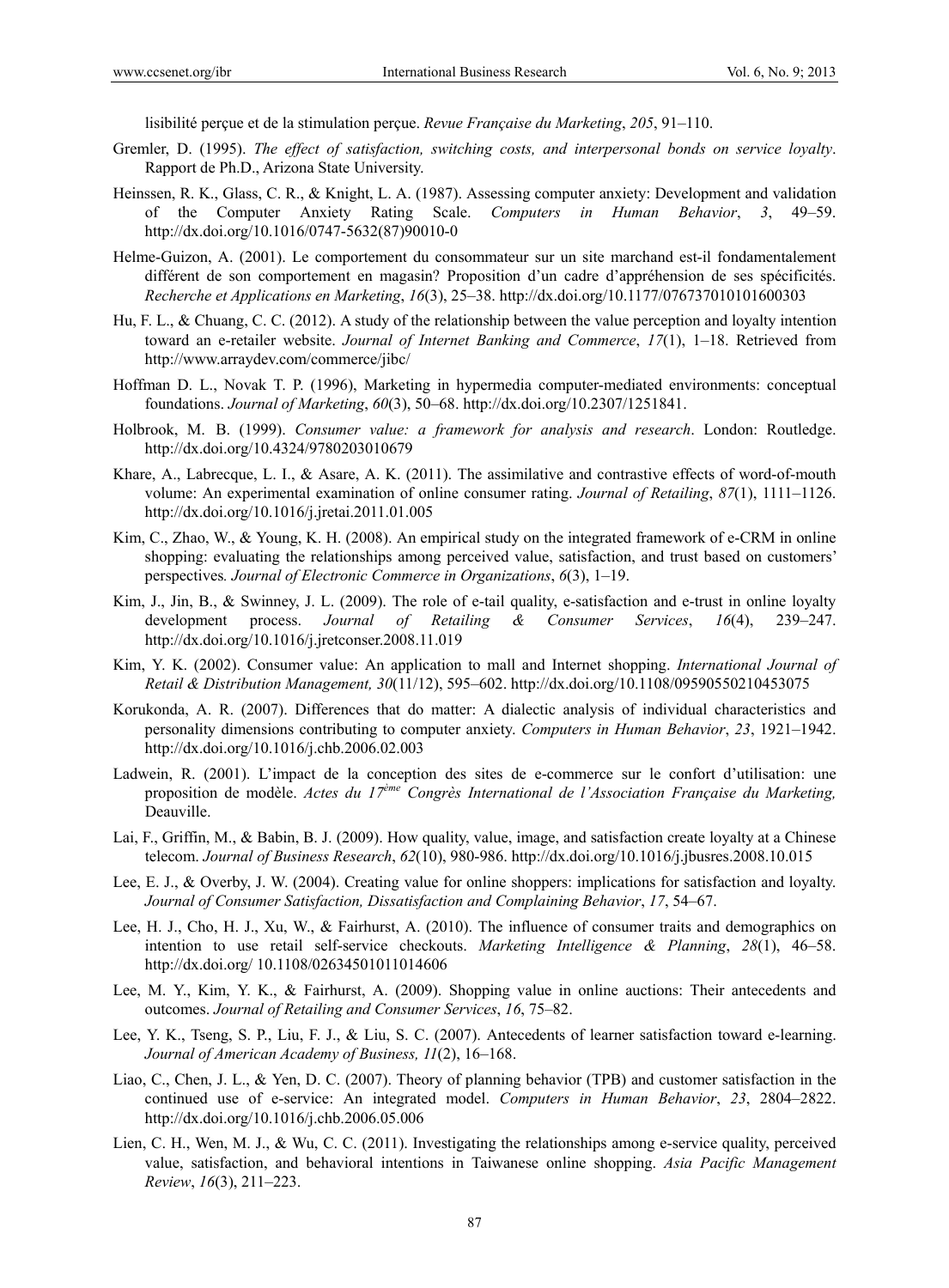- Liljander, V., & Strandvik, T. (1997). Emotions in service satisfaction. *International Journal of Service Industry Management*, *8*(2), 149–171. http://dx.doi.org/ 10.1108/09564239710166272
- Lin, H. H., & Wang, Y. S. (2006). An examination of the determinants of customer loyalty in mobile commerce contexts. *Information & Management*, *43*(4), 271–282. http://dx.doi.org/10.1016/j.im.2005.08.001
- Liu, X., He, M., Gao, F., & Xie, P. (2008). An empirical study of online shopping customer satisfaction in China: a holistic perspective. *International Journal of Retail & Distribution Management*, *36*(11), 919–940. http://dx.doi.org/10.1108/09590550810911683
- Lombart, C. (2001). Fréquentation des magasins et non-achat: le cas du butinage. *Actes du 17ème Congrès International de l'Association Française du Marketing,* Deauville.
- Lombart, C., & Jeandrain, A. C. (2003). Contrasting browsing in retail stores and e-surfing: Antecedents and consequences. *The 30th International Research Seminar in Marketing,* Lalonde les Maures.
- Ltifi, M., & Gharbi, J. (2012). E-satisfaction and e-loyalty of consumers shopping online. *Journal of Internet Banking and Commerce*, *17*(1), 1–20. Retrieved from http://www.arraydev.com/commerce/jibc/
- Luo, J., Ba, S., & Zhang, H. (2012). The effectiveness of online shopping characteristics and well-designed websites on satisfaction. *MIS Quarterly, 36*(4), 1131–1144.
- Manganari, E. E., Siomkos, G. J., & Vrechopoulos, A. P. (2009). Store atmosphere in web retailing. *European Journal of Marketing*, *43*(9/10), 1140–1153. http://dx.doi.org/ 10.1108/03090560910976401
- Mano, H., & Oliver, R. L. (1993). Assessing the dimensionality of structure of the consumption experience: evaluation, feeling and satisfaction. *Journal of Consumer Research*, 20(3), 451–466. http://dx.doi.org/ 10.1086/209361
- Martin, B. L. (1998). *Computer anxiety levels of Virginia cooperative extension field personnel, Thèse de doctorat.* Virginia Polytechnic Institute and State University.
- Mathwick, C. (2002). Understanding the online consumer: A typology of online relational norms and behavior. *Journal of Interactive Marketing*, *16*(1), 40–55. http://dx.doi.org/ 10.1002/dir.10003
- Mathwick, C., Malhotra, N., & Rigdon, E. (2001). Experiential value: conceptualization, measurement and application in the catalog and Internet shopping environment. *Journal of Retailing*, *77*(1), 39–56. http://dx.doi.org/10.1016/S0022-4359(00)00045-2
- Melone, N. P. (1990). A theoretical assessment of the user-satisfaction construct in information systems research. *Management Science, 36*(1), 76–81. http://dx.doi.org/10.1287/mnsc.36.1.76
- McKinney, V., Yoon, K., & Zahedi, F. M. (2002). The measurement of web-customer satisfaction: An expectation and disconformation approach. *Information Systems Research*, *13*(3), 296–315. http://dx.doi.org/10.1287/isre.13.3.296.76
- Miller, M. D., & Rainer, R. K. (1995). Assessing and improving the dimensionality of the computer anxiety rating scale. *Educational and Psychological Measurement*, *55*, 662–657.
- Milliman, R. E., & Fugate, D. L. (1993). Atmospherics as an emerging influence in the design of exchange environments. *Journal of Marketing Management*, *3*, 66–74.
- Mouakket, S., & Al-hawari, M. A. (2012). Examining the antecedents of e-loyalty intention in an online reservation environment. *Journal of High Technology Management Research*, *23*, 46–57. http://dx.doi.org/10.1016/j.hitech.2012.03.005
- Moe, W. W. (2003). Buying, searching, or browsing: differentiating between online shoppers using in-store navigational clickstream. *Journal of Consumer Psychology*, *13*(1/2), 29–39.
- Notebart, J. F. (2005). L'influence de la création d'un lien social via Internet sur la satisfaction, la confiance et les intentions comportementales. *Actes du 21ème Congrès de l'Association Française du Marketing*, Nancy.
- O'Brien, H. L. (2010). The influence of hedonic and utilitarian motivations on user engagement: The case of online shopping experiences. *Interacting with Computers*: *Special Issue on User Experience, 22*(4), 344–352. http://dx.doi.org/10.1016/j.intcom.2010.04.001
- Oliver, R. L. (1999). *Value as excellence in the consumption experience, In Consumer value: a framework for analysis and research* (1st ed.). M. Holbrook, London: Routledge.
- Oliver, R. L. (1981). Measurement and evaluation of satisfaction process in retail setting. *Journal of Retailing*,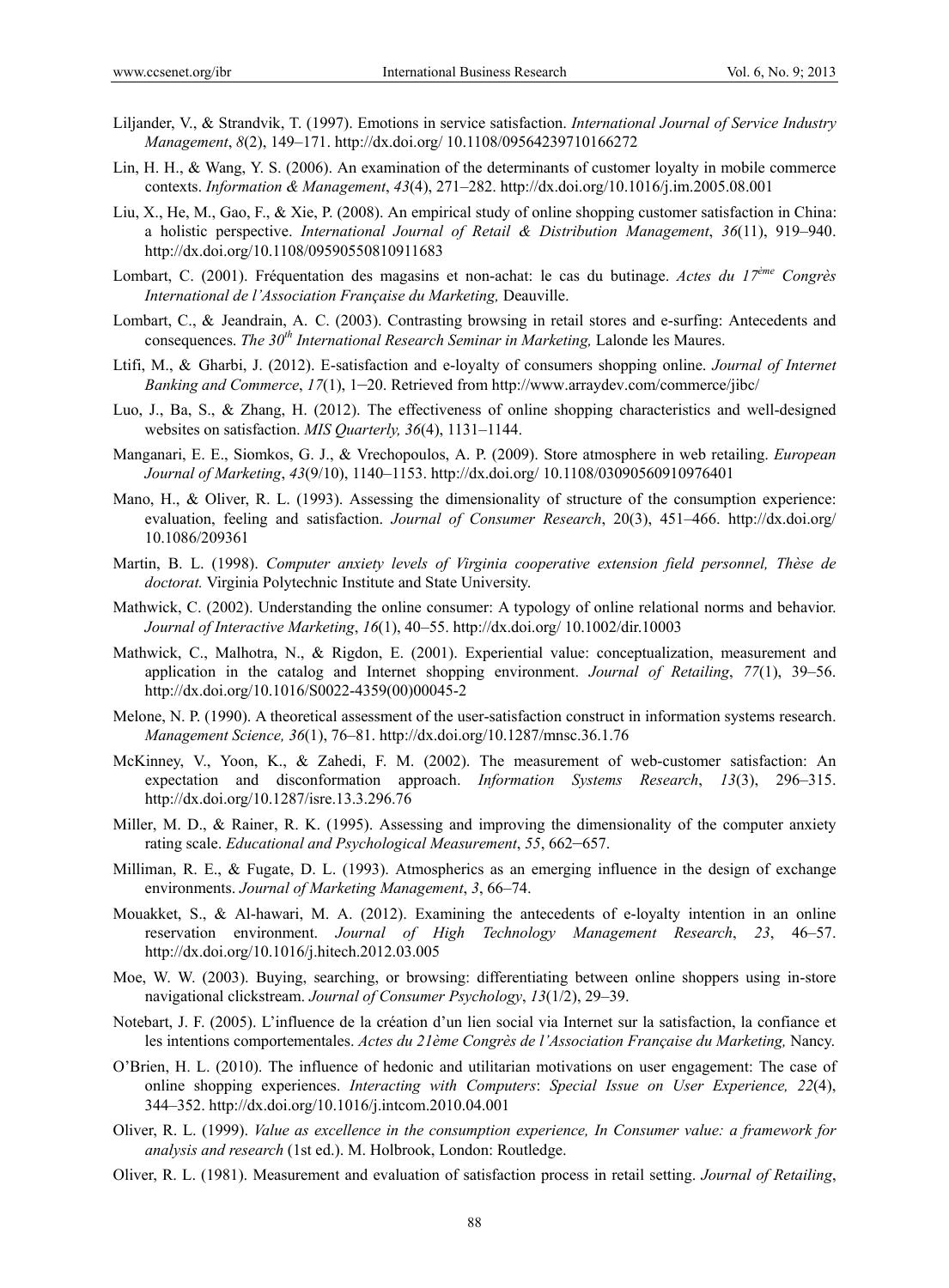*57*, 25–48.

- Panagiotakopoulos, C., & Koustourakis, G. (2001). Dealing with 1st year University Students Computer Anxiety. *Themes in Education*, *2*(1), 35–46.
- Park, N., & Yang, A. (2012). Online environmental community members' intention to participate in environmental activities: An application of the theory of planned behavior in the Chinese context. *Computers in Human Behavior*, *28*, 1298–1306. http://dx.doi.org/ 10.1016/j.chb.2012.02.013
- Reibstein, D. J. (2002). What attracts customers to online stores, and what keeps them coming back? *Journal of the Academy of Marketing Science*, *30*(4), 465–473. http://dx.doi.org/ 10.1177/009207002236918
- Reichheld, F. F., & Schefter, P. (2000). E-loyalty: your secret weapon on the web. *Harvard Business Review,*  105–113.
- Richard, M. O. (2005). Modeling the impact of internet atmospherics on surfer behavior. *Journal of Business Research*, *58*, 1632–1642. http://dx.doi.org/10.1016/j.jbusres.2004.07.009
- Rose, S., Clark, M., Samouel, P., & Hair, N. (2012). Online Customer Experience in e-Retailing: An empirical model of Antecedents and Outcomes. *Journal of Retailing*, *88*(2), 308–322.
- Pavlou, P., & Fygenson, M. (2006). Understanding and prediction electronic commerce adoption: an extension of the theory of planned behavior. *MIS Quarterly, 30*(1), 115–143.
- Sarkar, A. (2011). Impact of Utilitarian and Hedonic Shopping Values on Individual's Perceived Benefits and Risks in Online Shopping. *International Management Review*, *7*(1), 58–95.
- Schaupp, L. C., & Bélanger, F. (2005). A conjoint analysis of online consumer satisfaction. *Journal of Electronic Commerce Research*, *6*(2), 95–111.
- Shankar, V., Smith, A., & Rangaswamy, A. (2003). Customer satisfaction and loyalty in online and offline environments. *International Journal of Research in Marketing*, *20*(2), 153–175.
- Shu, W., & Cheng, C. Y. (2012). How to improve consumer attitudes toward using credit cards online: An experimental study. *Electronic Commerce Research and Applications*, *11*, 335–345. http://dx.doi.org/ 10.1016/j.elerap.2012.01.003
- Szymanski, D. M., & Hise, R. T. (2000). E-satisfaction: an initial examination. *Journal of Retailing*, *76*(3), 309–322. http://dx.doi.org/10.1016/S0022-4359(00)00035-X.
- Tarafdar, M., & Zhang, J. (2008). Determinants of reach and loyalty—a study of website performance and implications for website design. *The Journal of Computer Information Systems*, *48*(2), 16–24.
- Trasorras, R., Weinstein, A., & Abratt, R. (2009). Value, satisfaction, loyalty and retention in professional services. *Marketing Intelligence and Planning*, *27*(5), 615–632.
- Van der Heijden, H. (2004). User acceptance of hedonic information systems. *MIS Quarterly, 28*(4), 695–704.
- Venkatesh, V., Thong, J. Y. L., & Xu, X. (2012). Consumer acceptance and use of information technology: extending the unified theory of acceptance and use of technology. *MIS Quarterly, 36*(1), 157–178.
- Wagner, J., & Rydstrom, G. (2001). Satisfaction, trust and commitment: consumers relationships with online retailers. *European Advances in Consumer Research*, *5*, 276–281.
- Wang, Y. J., Hernandez, M. D., & Minor, M. S. (2010). Web aesthetics effects on perceived online service quality and satisfaction in an e-tail environment: The moderating role of purchase task. *Journal of Business Research*, *63*, 935–942. http://dx.doi.org/10.1016/j.jbusres.2009.01.016
- Westbrook, R., & Oliver, R. L. (1991). The dimensionality of consumption emotion patterns and consumer satisfaction. *Journal of Consumer Research*, *18*, 84–91. http://dx.doi.org/10.1086/209243
- Yang, Z., & Peterson, R. T. (2004). Customer perceived value, satisfaction, and loyalty: The role of switching costs, *Psychology and Marketing*, *21*(10), 799–822. http://dx.doi.org/10.1002/mar.20030
- Yang, H. E., Wu, C. C., & Wang, K. C. (2009). An empirical analysis of online game service satisfaction and loyalty. *Expert Systems with Applications*, *6*, 1816–1825. http://dx.doi.org/j.eswa.2007.12.005
- Yoo, W. S., Lee, Y., & Park, J. K. (2010). The role of interactivity in e-tailing: Creating value and increasing satisfaction. *Journal of Retailing and Consumer Services*, *17*(2), 89–96.
- Zeithaml, V. A. (1988). Consumer perceptions of price, quality and value: a means-end model and synthesis of evidence. *Journal of Marketing*, *52*, July, 2–22. http://dx.doi.org/10.2307/1251446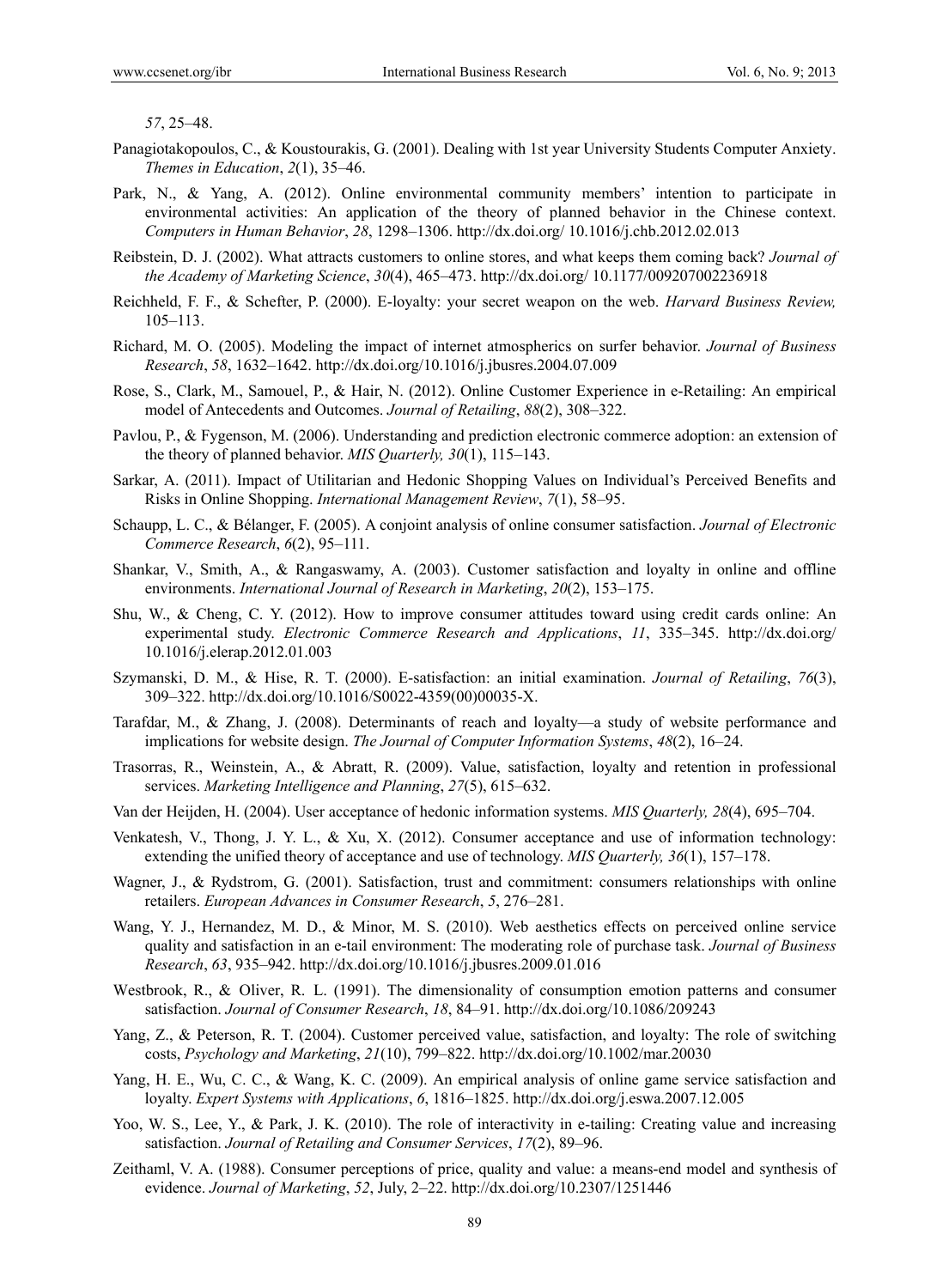Zhang, P. (2013). The affective response model: a theoretical framework of affective concepts and their relationships in the ICT context**.** *MIS Quarterly, 37*(1), 247–274.

# **Notes**

Note 1. "The profile of remote and online buyers", Research realised for the FEVAD, October, 24th, 2012.

Note 2. "Pleasure" dimension was deleted because the items 10 and 11 have important correlations with two factors.

Note 3. "Organization" dimension was deleted because it doesn't have a good reliability (alpha= 0.585) and "informational character" and "efficiency of the informational content" dimensions were merged to form only one factor.

| Characteristics |                          | Percentage $(\% )$ |
|-----------------|--------------------------|--------------------|
| Age             | Less than 25 years       | 33,3%              |
|                 | Between 25 and 35 years  | 49,2%              |
|                 | Between 36 and 45 years  | 12,5%              |
|                 | More than 45 years       | 5%                 |
| Gender          | Women                    | 53,3%              |
|                 | Men                      | 46,7%              |
| Occupational    | Middle/senior executives | 19,2%              |
| status          | Teachers                 | 15%                |
|                 | Employees                | 17,5%              |
|                 | Students                 | 24,2%              |
|                 | Functionary              | 6,7%               |
|                 | Liberal profession       | 10%                |
|                 | Unemployed               | 7,5%               |

Annex 1. Sample characteristics

#### Annex 2. Scales

| Concept                   | Dimensions    | Items                                                                                                                 |
|---------------------------|---------------|-----------------------------------------------------------------------------------------------------------------------|
| <b>Browsing</b>           |               | 1. The percent of time I spent just looking around on the trip was fairly high                                        |
| (Beatty and Ferrel, 1998) |               | 2. I would say that I was primary "just looking around" on this trip                                                  |
|                           |               | 3. I devoted most of my attention to the items I planned to buy on this trip (Reversed<br>item)                       |
| Perceived value           | Visual appeal | 1. The way 3 suisses displays its products is attractive                                                              |
| (Mathwick et al., 2001)   |               | 2. 3 suisses' s Internet site is aesthetically appealing                                                              |
|                           |               | 3. I like the way 3 suisses's Internet site look                                                                      |
|                           | Entertainment | 4. I think 3 suisses's Internet site is very entertaining                                                             |
|                           |               | 5. XYZ doesn't just sell products-it entertains me.                                                                   |
|                           |               | 6. The enthusiasm of 3 suisses's Internet site is catching, it picks me up                                            |
|                           | Escapism      | 7. Shopping from 3 suisses's Internet site "gets me away from it all".                                                |
|                           |               | 8. Shopping from 3 suisses makes me feel like I am in another world                                                   |
|                           |               | 9. I get so involved when I shop from XYZ that I forget everything else                                               |
|                           | Intrinsic     | 10. I enjoy shopping from 3 suisses's Internet site for its own sake, not just for the items<br>I may have purchased. |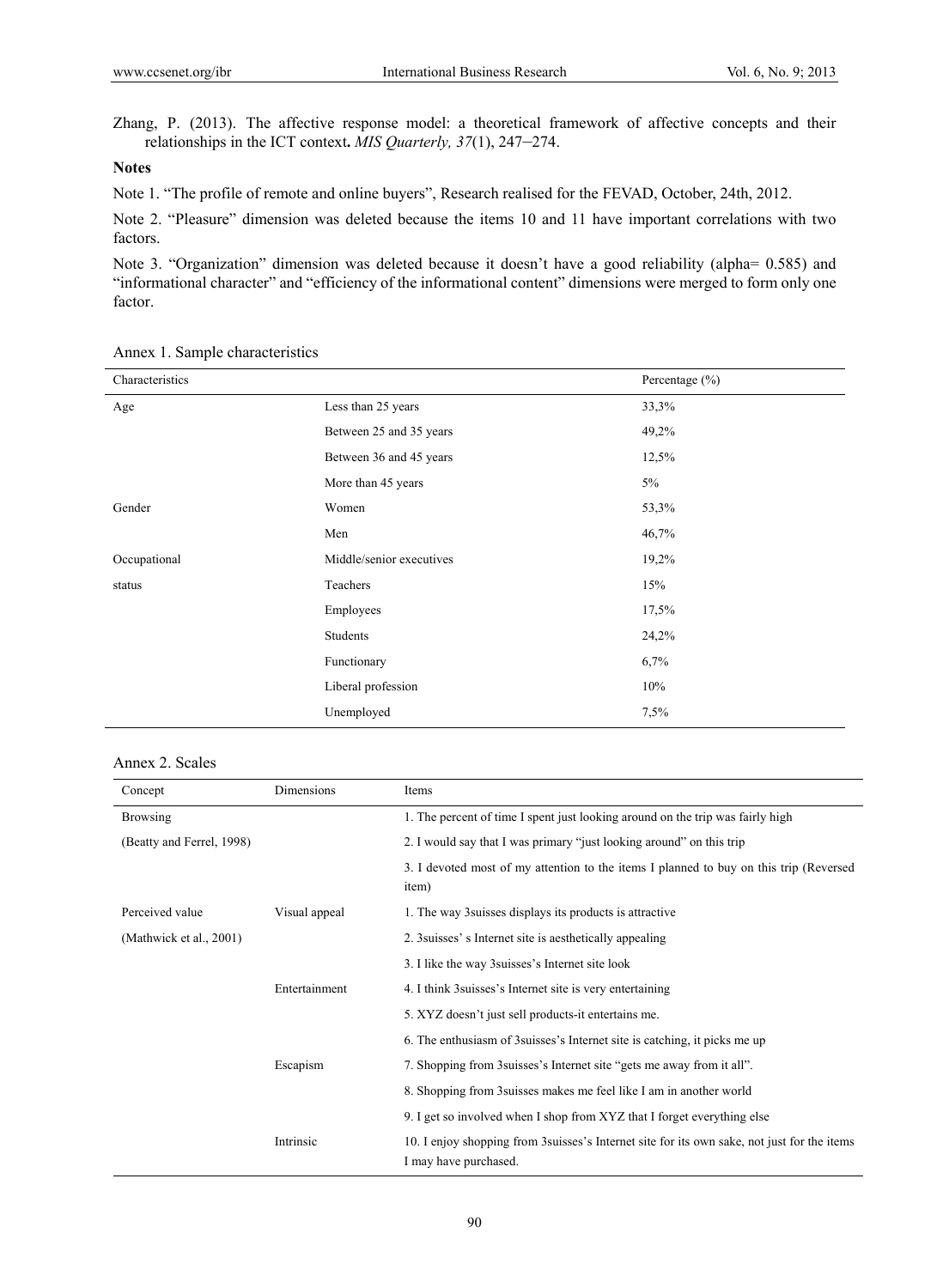|                                   | enjoyment           | 11. I shop from 3 suisses's Internet site for the pure enjoyment of it.                                                                           |
|-----------------------------------|---------------------|---------------------------------------------------------------------------------------------------------------------------------------------------|
|                                   | Excellence          | 12. When I think of 3 suisses, I think of excellence                                                                                              |
|                                   |                     | 13. I think of 3 suisses as an expert in the merchandise it offers                                                                                |
|                                   | Efficiency          | 14. Shopping from 3 suisses is an efficient way to manage my time.                                                                                |
|                                   |                     | 15. Shopping from 3 suisses's Internet site makes my life easier.                                                                                 |
|                                   |                     | 16. Shopping from 3 suisses's Internet site fits with my schedule.                                                                                |
|                                   | Economic value      | 17. 3 suisses products are a good economic value.                                                                                                 |
|                                   |                     | 18. The prices of the product(s) I purchased from 3 suisses's Internet site are too high,<br>given the quality of the merchandise (Reversed item) |
|                                   |                     | 19. Overall, I am happy with 3 suisses's prices.                                                                                                  |
| Satisfaction                      |                     | 1. Overall, navigational experience in 3 suisses website was satisfying                                                                           |
| (Eroglu et al., (2003).)          |                     | 2. Overall, this navigational experience in 3 suisses website was pleasant                                                                        |
|                                   |                     | 3. Overall, I liked navigational experience in 3 suisses website                                                                                  |
| Environmental cues                | Navigational cues   | 1. It is easy to use.                                                                                                                             |
| (Richard, 2005)                   |                     | 2. Navigational problems are limited.                                                                                                             |
|                                   |                     | 3. There are good search agents to find information                                                                                               |
|                                   |                     | 4. Easy keywords to find information are used.                                                                                                    |
|                                   | Structure           | 5. The structure is well-organized                                                                                                                |
|                                   |                     | 6. It allows a great overview of its structure.                                                                                                   |
|                                   |                     | 7. The structure is straightforward.                                                                                                              |
|                                   | Organisation        | 8. Confusing site (Reversed item)                                                                                                                 |
|                                   |                     | 9. Irritating site (Reversed item)                                                                                                                |
|                                   | Entertainment       | 10. Exciting site                                                                                                                                 |
|                                   |                     | 11. Imaginative site                                                                                                                              |
|                                   |                     | 12. Entertaining site                                                                                                                             |
|                                   | Informativeness     | 13. Informative site                                                                                                                              |
|                                   |                     | 14. Useful site                                                                                                                                   |
|                                   |                     | 15. Resourceful site                                                                                                                              |
|                                   | Information content | 16. Information is accurate                                                                                                                       |
|                                   | effectiveness       | 17. Information is up-to-date                                                                                                                     |
|                                   |                     | 18. Product information is complete                                                                                                               |
| Loyalty                           |                     | 1. I will recommend this site to a friend.                                                                                                        |
| (Gremler, 1995)                   |                     | 2. I have the intention to continue to visit this site.                                                                                           |
|                                   |                     | 3. If I have the possibility to buy goods via Internet, I have the intention to buy from<br>this site in the future.                              |
| Computer anxiety                  |                     | 1. I hesitate to use a computer for fear of making mistakes that I can't correct                                                                  |
| Reduced<br>version<br>of          |                     | 2.I feel insecure about my ability to interpret a computer printout                                                                               |
| Heinssen et al. (1987)'s<br>scale |                     | 3. I have avoided computers because they are unfamiliar and somewhat intimidating to<br>me                                                        |
|                                   |                     | 4. I have difficulty understanding the technical aspects of computers                                                                             |
|                                   |                     | 5. The challenge of learning about computers is exciting                                                                                          |